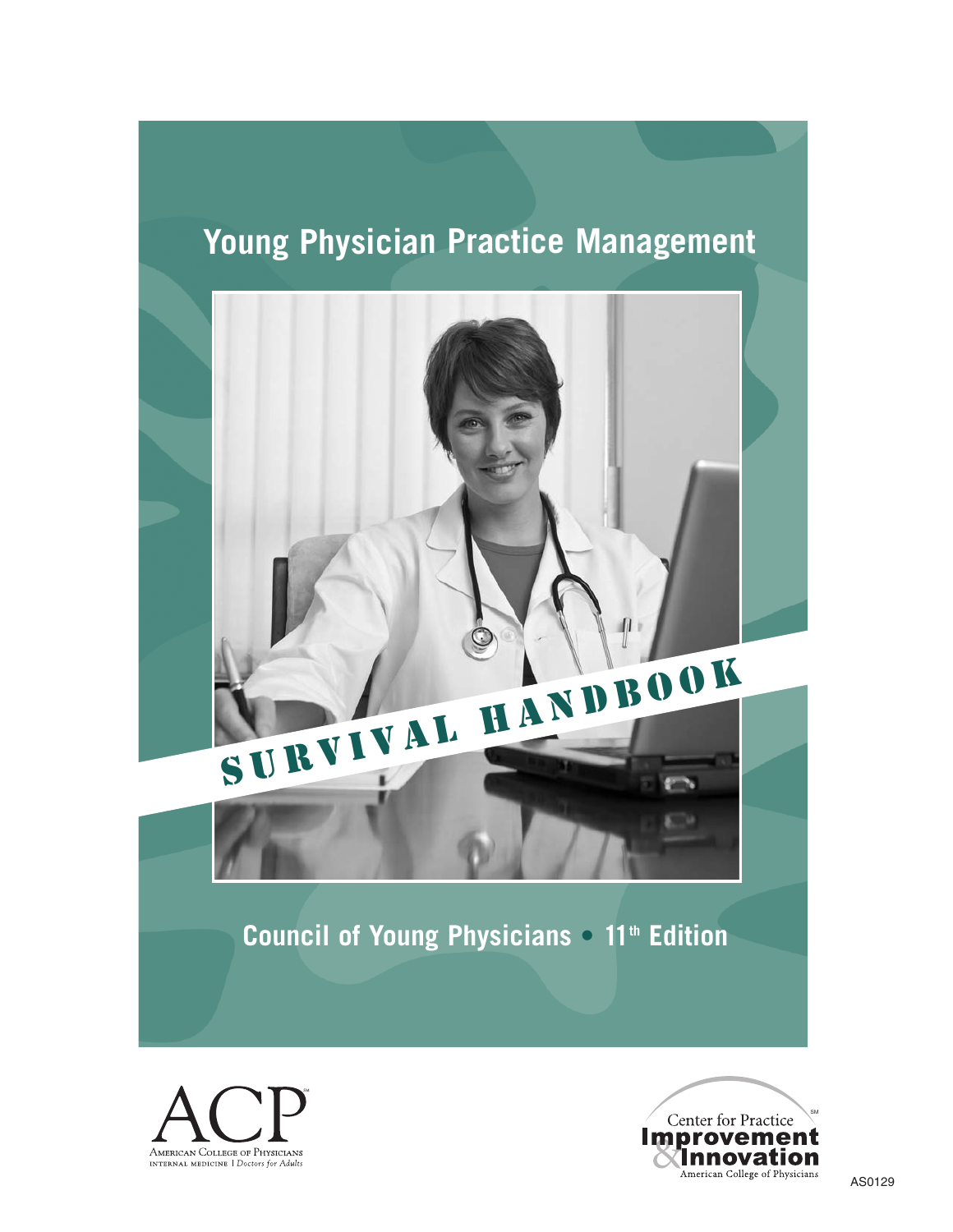#### **COUNCIL OF YOUNG PHYSICIANS MISSION AND GOALS STATEMENT**

#### **MISSION**:

To enhance the professional development and quality of life for young physicians, foster their involvement in College activities, and ensure that their needs are being met.

## **GOALS**:

- I. To establish and promote the highest clinical standards and ethical ideals in the work and professional lives of young physicians;
- II. To assist young physicians with their academic and professional needs;
- III. To recognize individual excellence and distinguished contributions of young physicians to internal medicine;
- IV. To develop educational programs and products of interest to young physicians that will increase the likelihood of their remaining in the College;
- V. To promote the development of programs for young physicians at the chapter/state level;
- VI. To encourage productive interactions and dialogues with young physicians in other medical specialty organizations on issues of common interest; and
- VII. To incorporate diversity in the composition of the Council and in its strategic objectives.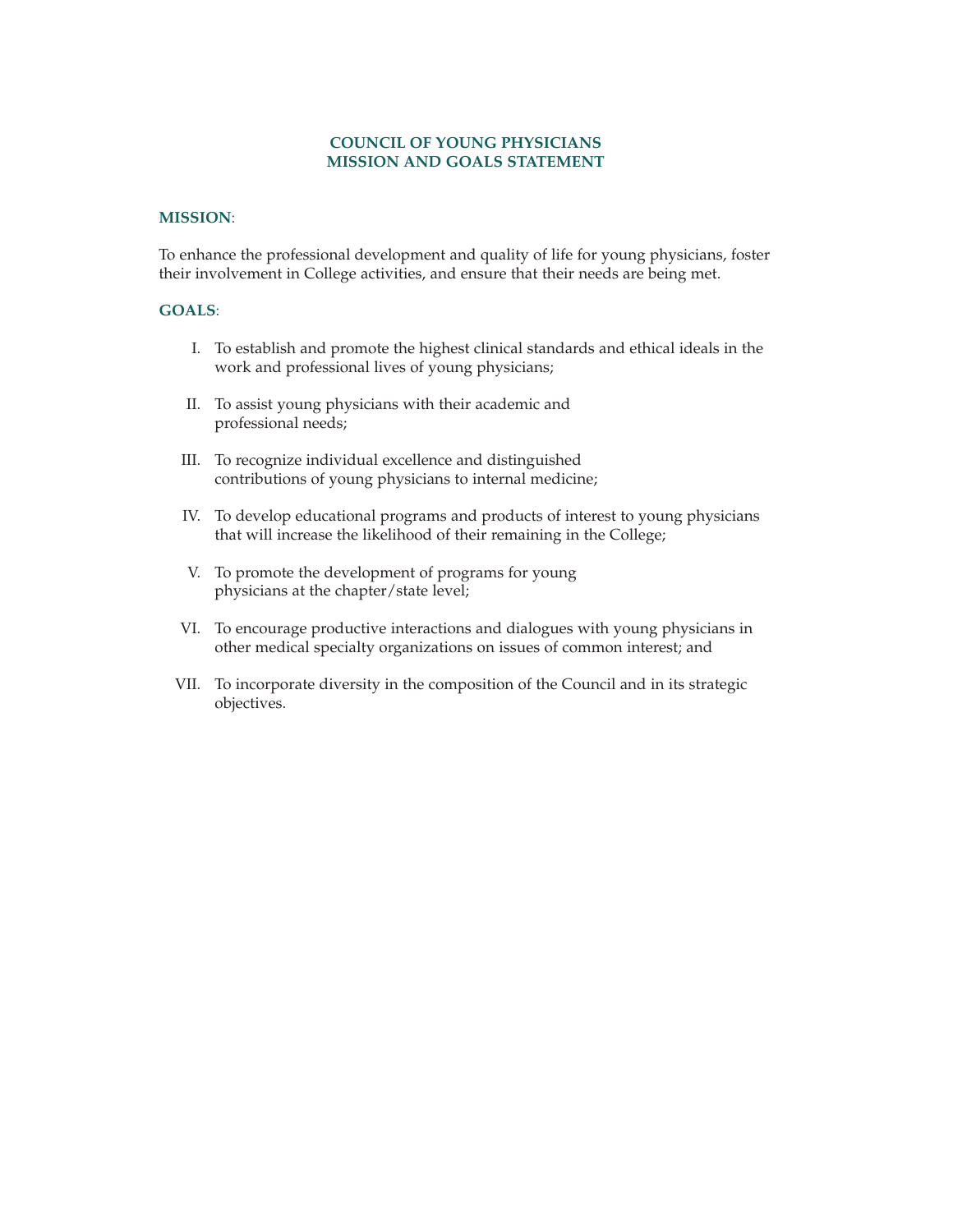The Board of Regents established the Council of Young Physicians (CYP) in June 2005 to enhance the professional development and quality of life for young physicians, foster their involvement in College activities, and ensure their needs are being met. ACP recognizes that early career physicians have several distinct professional issues and wishes to be a source of information and advocacy regarding these issues. The Council will work to ensure that the views of young physicians are reflected in all College deliberations and discussions.

A young physician is defined as a physician member of ACP who is within 16 years of graduating medical school and not a Student member or Associate member of ACP. The intent of this definition is to identify members who are early in their professional development, such as those Members who are younger than 40 years of age, or who have entered the medical profession by a non-traditional professional development pathway.

The first Young Physician Practice Management Survival Handbook was compiled in 1999 by the CYP's predecessor, the Young Physicians Subcommittee. Their goal was to provide young physicians with information about setting up and managing a practice, including resources that the College has to offer. Some of the resources noted in these pages can help you with multiple issues.

There may be additional resources other than those mentioned here. We encourage you to visit the Web sites and contact information we have provided to facilitate your search. Neither the CYP nor the College endorses any service provider or any Internet site. You will need to contact each resource directly and decide for yourself which is the most helpful. To contact the staff liaison for the Council, please call ACP at 800-523-1546, ext. 2692 (M–F, 9 a.m.–5 p.m. ET).

A special thank you to CYP Members: Noel Deep, MD, FACP; Luke Hansen, MD, MHS; and Margo Williams, Senior Associate, Center for Practice Improvement and Innovation, for their editorial review of this edition of the handbook.

For more about the College, we encourage you to visit the ACP Web site at *www.acponline.org*.

*Supported by a grant from*

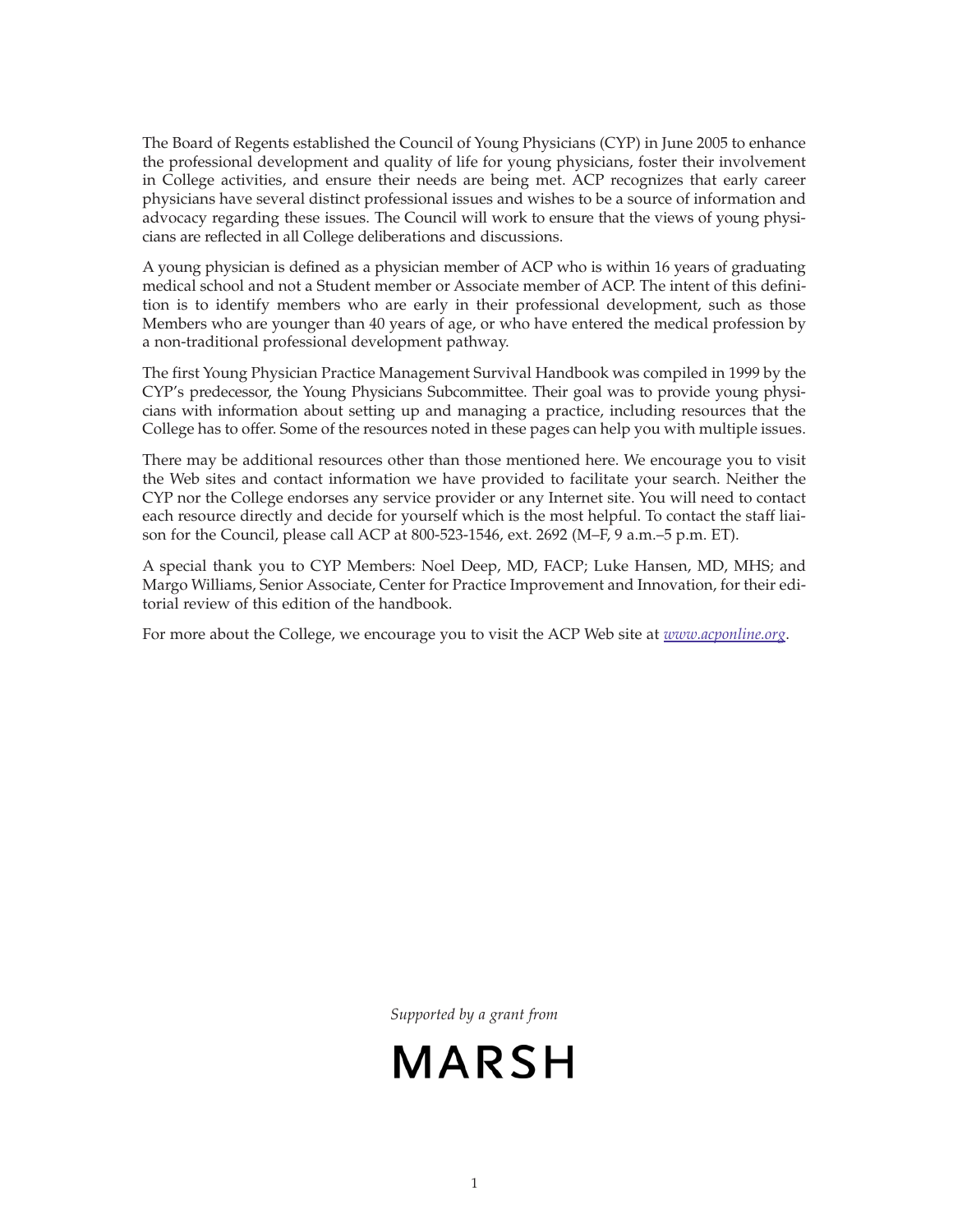## **TABLE OF CONTENTS**

## **Page**

<span id="page-3-0"></span>

| Ι.  | Practice and Career Options 3                                                                                                                    |
|-----|--------------------------------------------------------------------------------------------------------------------------------------------------|
| 1.  | What Is ACP and How Can It Help You? 3<br>Career Resource Center 3<br>Career Opportunities 3<br>Center for Practice Improvement and Innovation 3 |
| Н.  |                                                                                                                                                  |
| 2.  | Drug Enforcement Administration (DEA) 4<br>State Licenses and CME Requirements for Renewal .4<br>Local Business Licenses 4                       |
| 3.  |                                                                                                                                                  |
| 4.  | Medical Professional Liability 5                                                                                                                 |
| 5.  |                                                                                                                                                  |
| 6.  |                                                                                                                                                  |
| 7.  | National Provider Identifier (NPI) 6                                                                                                             |
| 8.  |                                                                                                                                                  |
| 9.  | Coding 101: Understanding the Basics 7-8                                                                                                         |
| 10. | Billing and Collections $\dots\dots\dots\dots\dots\dots\dots\dots$ . $8$                                                                         |
| 11. | Federal Employer Numbers and Tax Information 8                                                                                                   |
|     |                                                                                                                                                  |
|     |                                                                                                                                                  |
| 13. |                                                                                                                                                  |
| 14. | ACP Clinical Practice Guidelines 10<br>National Guidelines Clearinghouse 10<br>Centers for Disease Control and Prevention 10                     |

|     | 15. Social Services, Support Groups, and Patient                                                                 |
|-----|------------------------------------------------------------------------------------------------------------------|
|     | 16. Interpretation Services 11<br>Language Line Services 11<br>Online Translations 11<br>Written Translations 11 |
|     | Getting Started in Volunteerism 11                                                                               |
|     | IV. Managing Your Practice 11                                                                                    |
|     | 18. Staff Management 11-12                                                                                       |
|     |                                                                                                                  |
|     |                                                                                                                  |
|     | 21. Choosing a Business Consultant/Advisor 12-13                                                                 |
|     |                                                                                                                  |
| 23. | Keeping a Watchful Eye Open: Practice                                                                            |
|     |                                                                                                                  |
|     | 25. Looking to the Future: Assessing Your Practice  13<br>Practice Management Check Up:                          |

# **Appendices**

| 1. New Practice Checklist 14                |
|---------------------------------------------|
| 2. Checklist and Timeline for Starting a    |
| 3. Basic Shopping List for Opening Up a     |
|                                             |
| 5. Residency-to-Practice Career Timeline 19 |

[Examining the Business Health of Your Practice . . .13](#page-14-0)

Your Lab Financially Fit? ..............................13

Office Laboratory Check Up: Is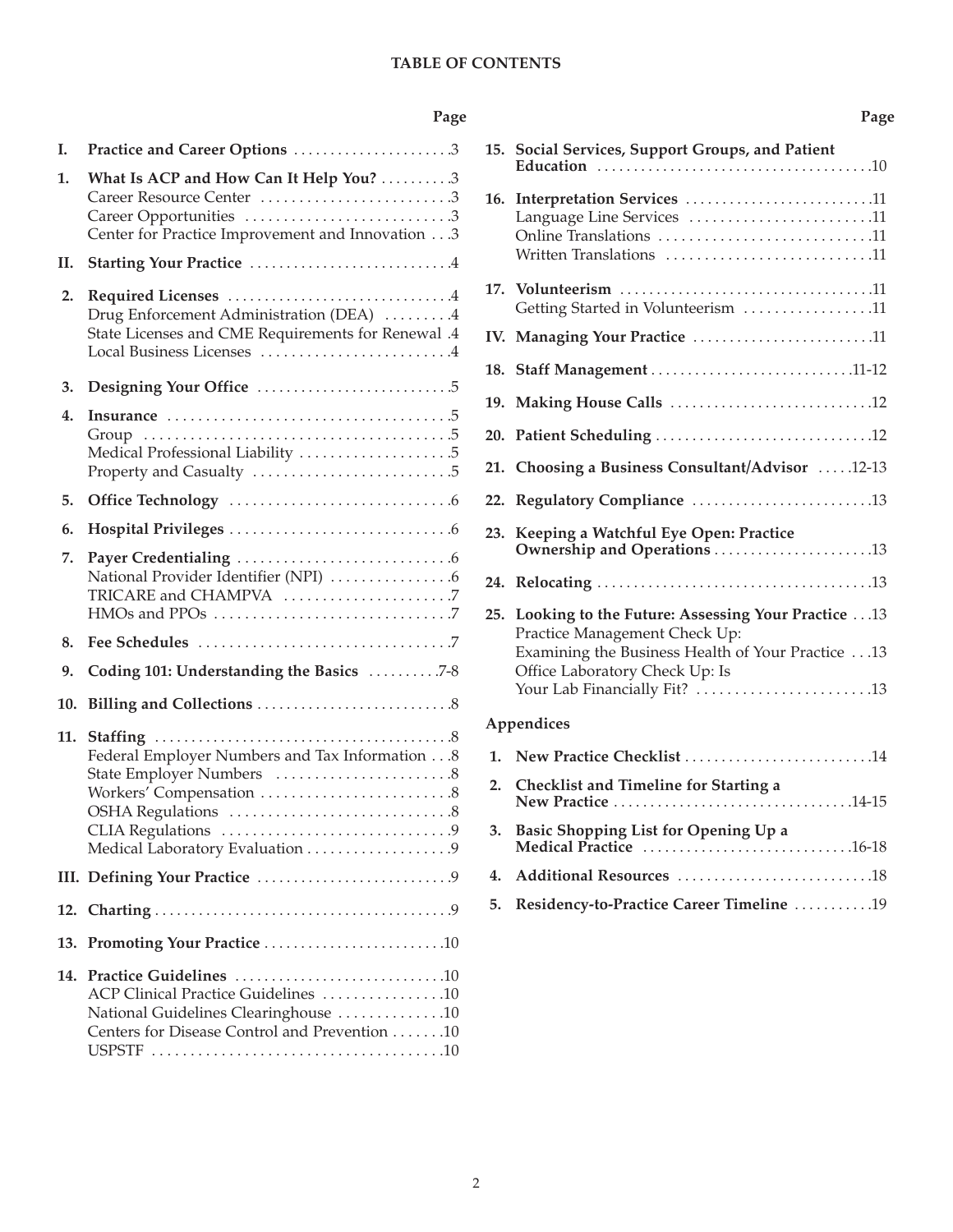## <span id="page-4-0"></span>**I. Practice and Career Options**

*www.acponline.org/counseling/index.html#topic2*

Not sure about starting your own practice? Review the information about various practice and career options, such as buying a practice, types of private practices, hospital-sponsored practices, part-time employment, etc.

## **1. What Is ACP and How Can It Help You?**

*www.acponline.org/about\_acp/who\_we\_are/*

ACP is the professional association for both general internists and subspecialists. The College's Web site can provide you with detailed information about ACP membership requirements for Medical Students, Associates (residents and fellowship trainees), Members, and Fellows.

If you would like to receive a complete print package of information and an application for College membership, please visit *www.acponline.org/membership/join/* or call ACP Customer Service at 800-523-1546, ext. 2600 (M–F, 9 a.m.– 5 p.m. ET).

## **Career Resource Center**

*www.acponline.org/careers/index.html*

The Career Resource Center features a comprehensive listing of career opportunities, conferences, and available products and services for physicians. There is an additional section on resident career counseling, which includes a series of articles regarding the following:

- Training, Certification, and Licensing
- Searching for the Right Career Opportunity
- Marketing Yourself
- Personal Finances

#### **Career Opportunities**

*www.acponline.org/jobs/index.html*

This section of ACP Online features a comprehensive listing of career openings for physicians from current issues of *[Annals of Internal Medicine,](http://www.annals.org/) [ACP Internist](http://www.acpinternist.org/)* (formerly ACP Observer), online direct listings, and *[ACP Hospitalist.](http://www.acphospitalist.org/)* Listings are updated approximately every 2 weeks. Please note that other medical journals have similar features.

#### **Center for Practice Improvement and Innovation**

*www.acponline.org/running\_practice*

ACP's Center for Practice Improvement and Innovation (CPII) offers answers to such questions as:

- What are the best patient documentation, billing, and coding techniques?
- How do you choose the right electronic health record (EHR) system?
- How should you negotiate a physician employment contract?
- What do you need to know before buying into a medical practice or starting your own?
- How do you navigate all the myriad regulations affecting your practice?

Members can access the Center by visiting *www.acponline.org/running\_practice.*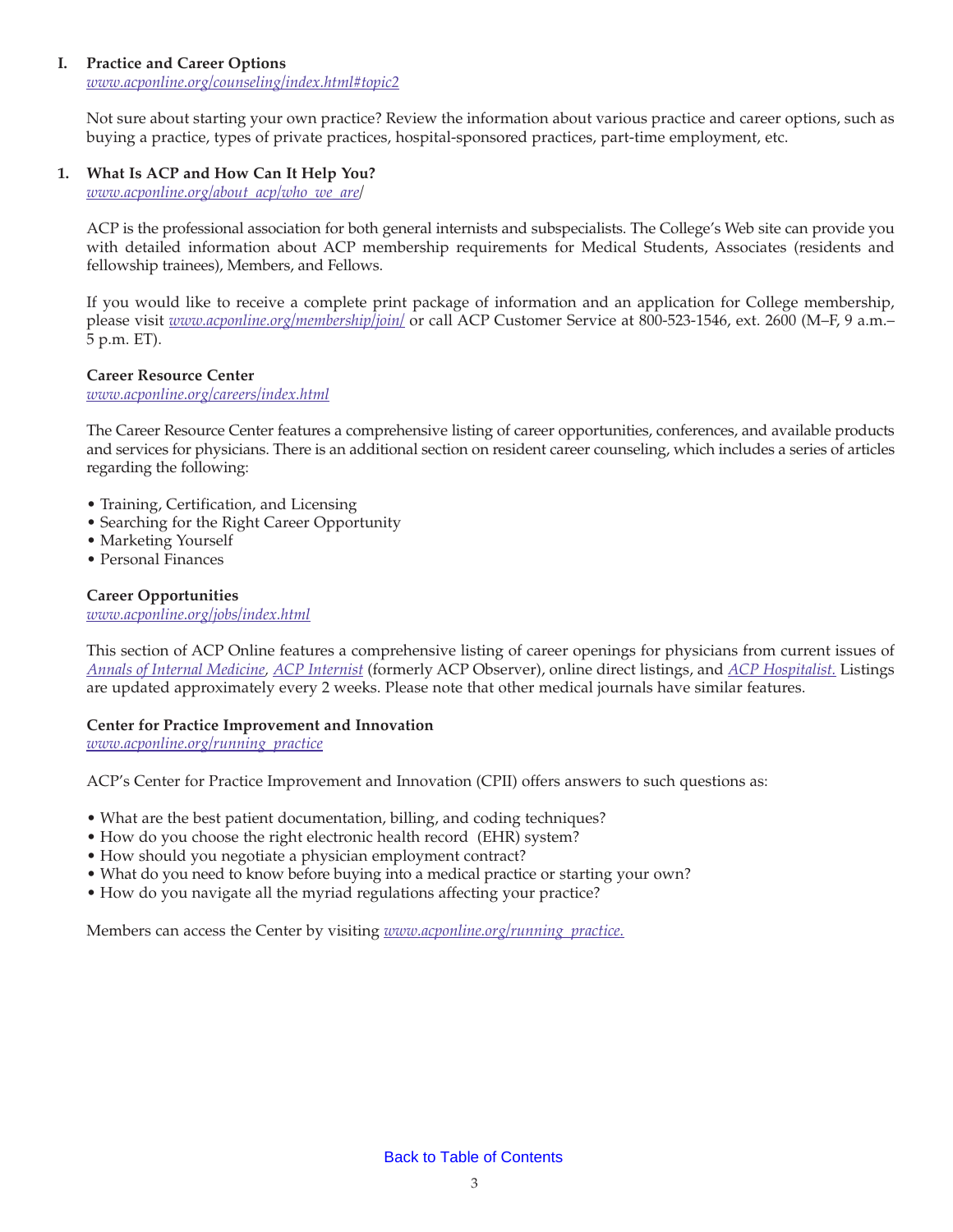## <span id="page-5-0"></span>**II. Starting Your Practice**

Please also see the Appendices, which contain checklists, timelines, and other information.

#### **2. Required Licenses**

## **Drug Enforcement Administration (DEA)**

*www.usdoj.gov/dea*

The Department of Justice Drug Enforcement Administration (DEA) issues your Federal Narcotics License. Prior to administering, prescribing, or dispensing any drugs under the Controlled Substance Act of 1970, you must be registered with the DEA.

DEA Forms are available *[online](http://www.deadiversion.usdoj.gov/drugreg/index.html)* or by calling 800-882-9539 and must be returned by mail. The initial registration period will not be less than 28 months nor more than 39 months.

Once you are registered with the DEA, a renewal application will be automatically mailed to you 45 days prior to your license's expiration date. Any change of address must be reported to the DEA. Renewal applications are not forwarded.

If you already have a DEA number and plan to relocate or close your practice, you must inform the nearest *[DEA](http://www.justice.gov/dea/contactinfo.htm) [Division Office.](http://www.justice.gov/dea/contactinfo.htm)*

In addition, you must contact the DEA if:

- You administer and dispense scheduled drugs through more than one office
- You are a DEA-registered physician who has a need for Schedule II controlled drugs for office or medical bag use (*[DEA](https://www.deadiversion.usdoj.gov/webforms/orderFormsRequest.jsp) [Form 222](https://www.deadiversion.usdoj.gov/webforms/orderFormsRequest.jsp)*, which can be completed online). Effective January 1, 1981, any prescription for any drug classified in Schedule II requires official triplicate prescription blanks issued by the Department of Justice. Prescription blanks are issued to individual physicians and are not transferable. After obtaining your *[Federal Narcotics License](http://www.deadiversion.usdoj.gov/drugreg/reg_apps/onlineforms_new.htm)*, you must order triplicate order forms from your state's agency handling narcotic enforcement.

#### **State Licenses and CME Requirements for Renewal**

*www.acponline.org/education\_recertification/cme/*

States have varying requirements for medical licensure. CME requirements for renewal of licenses vary by state as to content and number of hours required. Contact your *[state's medical board](http://www.ama-assn.org/ama/pub/education-careers/becoming-physician/medical-licensure/state-medical-boards.shtml)* for further information.

A number of venues are available for obtaining CME. The ACP is accredited by the Accreditation Council for Continuing Medical Education to sponsor CME for physicians. The College designates its postgraduate courses as Category 1 of the Physician's Recognition Award of the American Medical Association. One credit hour may be claimed for each hour of participation.

As a benefit of ACP membership, you can view and print a transcript of your participation in CME activities offered by the College at *www.acponline.org/transcript/index.html*.

Please note that some practices will reimburse or provide a stipend for licensing, whereas others will not. In some states, you need a separate license for prescribing controlled substances; and in other states, you may need prescription pads that are formally printed with your name, license number and practice information.

#### **Local Business Licenses**

A city business license is generally required for a physician in private practice. Fees for this license vary according to locality. Information regarding the license can be obtained from your city or local chamber of commerce. If you choose to use a unique business name, you may be required to file this name with the county clerk's office and also may be required to register the name with the state medical board.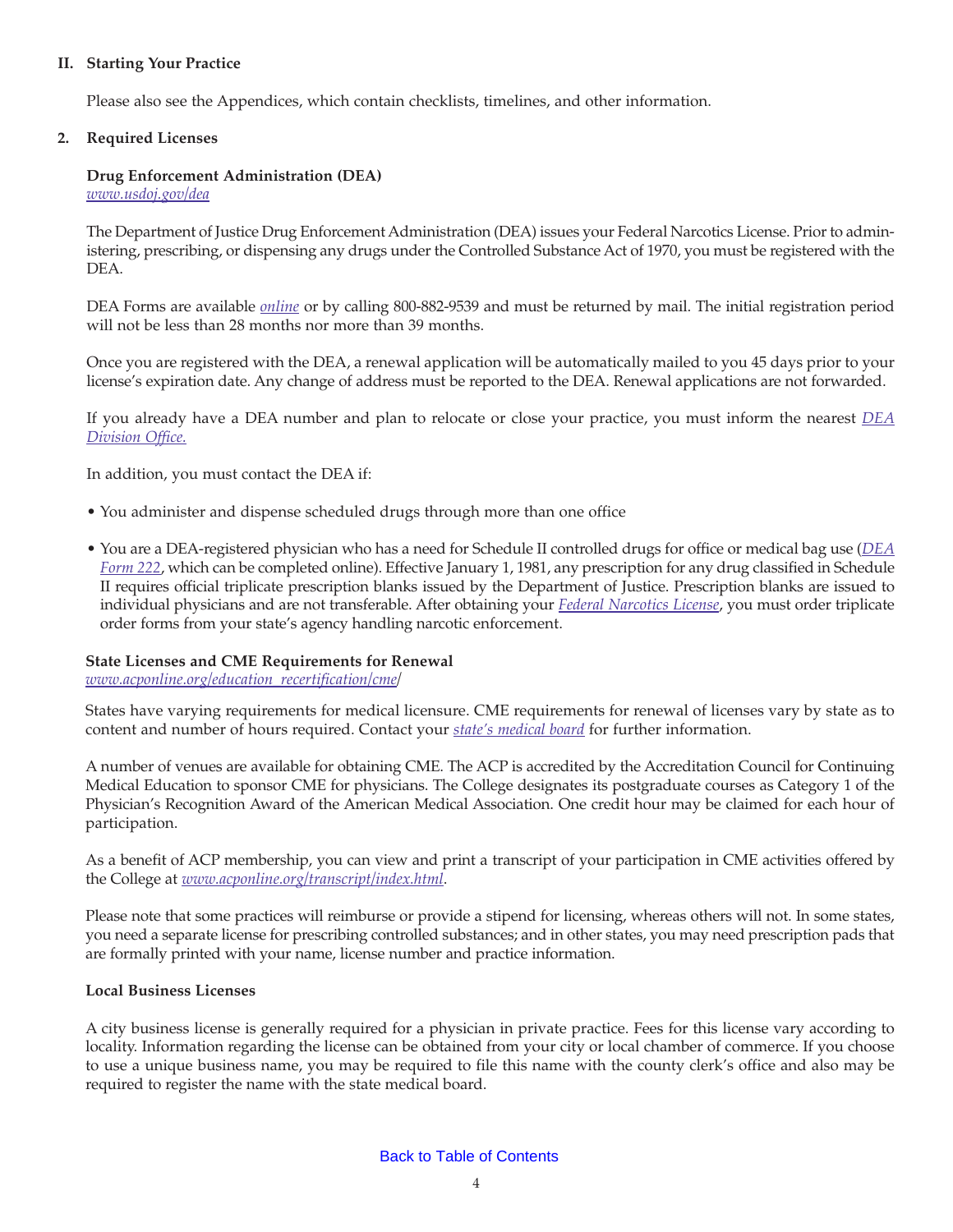#### <span id="page-6-0"></span>**3. Designing Your Office**

*www.acponline.org/running\_practice/practice\_management/*

The way you go about setting up your office is critical. Allow room for expansion, yet avoid wasted space. You also will want to create an office design that is efficient for physicians, staff, and patients. Hiring a good architect or designer is important. One useful resource, "Workspace That Works: Designing Productive New Office Space," is available for purchase from *www.hcmarketplace.com/prod-2081.*

## **4. Insurance**

The following are the types of available coverage that a physician should have and some that should be considered.

**Group Insurance** *www.ACPgroupins.com* 888-643-0323

The ACP Group Insurance Program is administered by Marsh Affinity Group. They offer various life and health plans for College Members, including Term Life, Office Overhead Expense, Disability Income, Accidental Death and Dismemberment, and Long-Term Care.

Health insurance may be obtained from a variety of sources. Consult with a local agent or independent broker for assistance; ask your state and local medical societies if they offer health plans; and consider health plans available on the Internet, such as *www.healthinsurance.com*.

## **Medical Professional Liability**

*www.thedoctors.com* 800-352-0320

The American College of Physicians, in conjunction with The Doctors Company, has developed a medical professional liability insurance program for internists and subspecialists of internal medicine. The program offers a unique combination of medical, legal, risk management, and claims handling expertise. Some state and county medical societies also offer malpractice insurance. (The Doctors Company program is available in most U.S. states. Chapters in New York and Florida offer their own sponsored professional liability programs.) The Doctors Company Web site, *www.thedoctors.com*, has significant information on risk management. The information is free and may be of interest even to physicians not looking for separate insurance.

## **Property and Casualty Insurance**

For the following items, you should consult your insurance agent or broker.

- **Package or Commercial Multiperil**: To cover your contents, furniture, fixtures, leased and owned equipment, and premises liability in case of fire, flood, or theft.
- **Auto**: To cover nonowned and hired auto liability.
- **Workers' Compensation**: To cover injuries to you and your employees.
- **Umbrella**: To cover excess over your premises, auto, workers' compensation, and employer liability.
- **Fidelity**: To cover dishonesty by your employees.

The following also should be considered:

- Employment Practices Liability
- Employment Benefit Liability
- Fiduciary Liability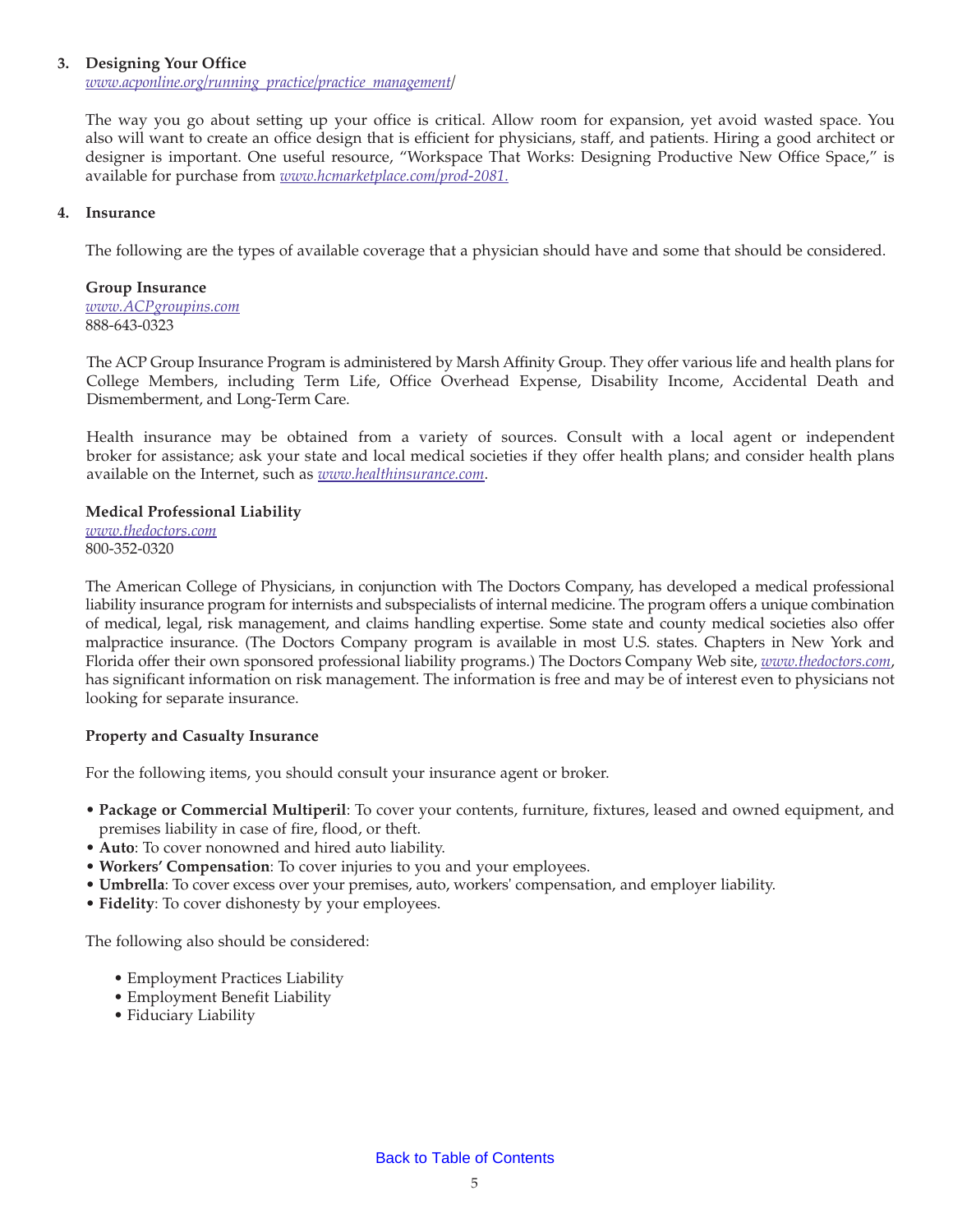## <span id="page-7-0"></span>**5. Office Technology (EHRs/EMRs, Software, E-Prescribing, PDAs, etc.)**

*www.acponline.org/running\_practice/technology/ www.americanehr.com/ www.acponline.org/running\_practice/technology/mobile\_computing/*

The College's Center for Practice Improvement and Innovation has the following resources to help you make costeffective choices for the computer systems you will need for your office:

- American EHR Partners Program
- EHR Adoption Road Map and Tools
- Meaningful Use
- Electronic Prescribing
- $\bullet$  ICD-10
- Communicating with Patients Electronically

Visit ACP's PDA & Mobile Computing area at *www.acponline.org/pda/* and discover the wealth of information and products available to College members on their Smartphones, iPhones, and iPads. Gain free access to:

- Clinical guideline recommendation summaries
- ACP Doctor's Dilemma® quiz game
- E-books
- Additional clinical and practice-related resources.

In addition, you'll learn how to get the latest edition of MKSAP® 15 Digital, which enables you to answer MKSAP® questions right on your iPhone, Blackberry, or other Web-connected device. Information is also provided on how to subscribe to a mobile version of PIER® (ACP's clinical decision-support tool), made available through the Skyscape® platform.

#### **6. Hospital Privileges**

Once you decide where you will practice, you must decide at which hospitals to get credentialed. Apply to the hospital's medical staff office early, because the process may take up to one year. The applications may be very lengthy and may require recommendations, copies of licenses, board certification, DEA numbers, and verification of professional liability insurance.

The hospital also may require documentation and proof of experience in certain procedures. Several interviews also will be required. Have a list of procedures that you completed during residency and fellowship documented and signed off on by your chair or chairs. Temporary privileges for hospitals may take from one week to one month or longer to obtain.

## **7. Payer Credentialing**

#### **National Provider Identifier (NPI)** *https://nppes.cms.hhs.gov/NPPES/Welcome.do*

In order to be paid by both public and private insurance companies, you must obtain a unique identification number. The National Provider Identifier (NPI) has replaced all other provider identifications, including Medicare's Unique Provider Identification Number (UPIN). Appli-cations can be submitted online or on paper through the National Plan and Provider Enumeration System.

Individuals and groups should apply for an NPI. Groups will use their Employer Identification Number (EIN), whereas individuals will use their Social Security Number (SSN) in the application process. Once you receive your NPI, it will not change based on name, address, ownership, membership in health plans, or other personal or professional changes. It is yours for life.

Physicians may not enroll in the Medicare program until they have received an NPI because the number is required on the application. Once the NPI has been received, physicians may complete the necessary forms (CMS Form 855I) and submit the application to the Medicare Part B carrier for their state. The notice announcing the NPI is required to be attached to the 855I form. This form will be processed and will allow physicians to bill Medicare.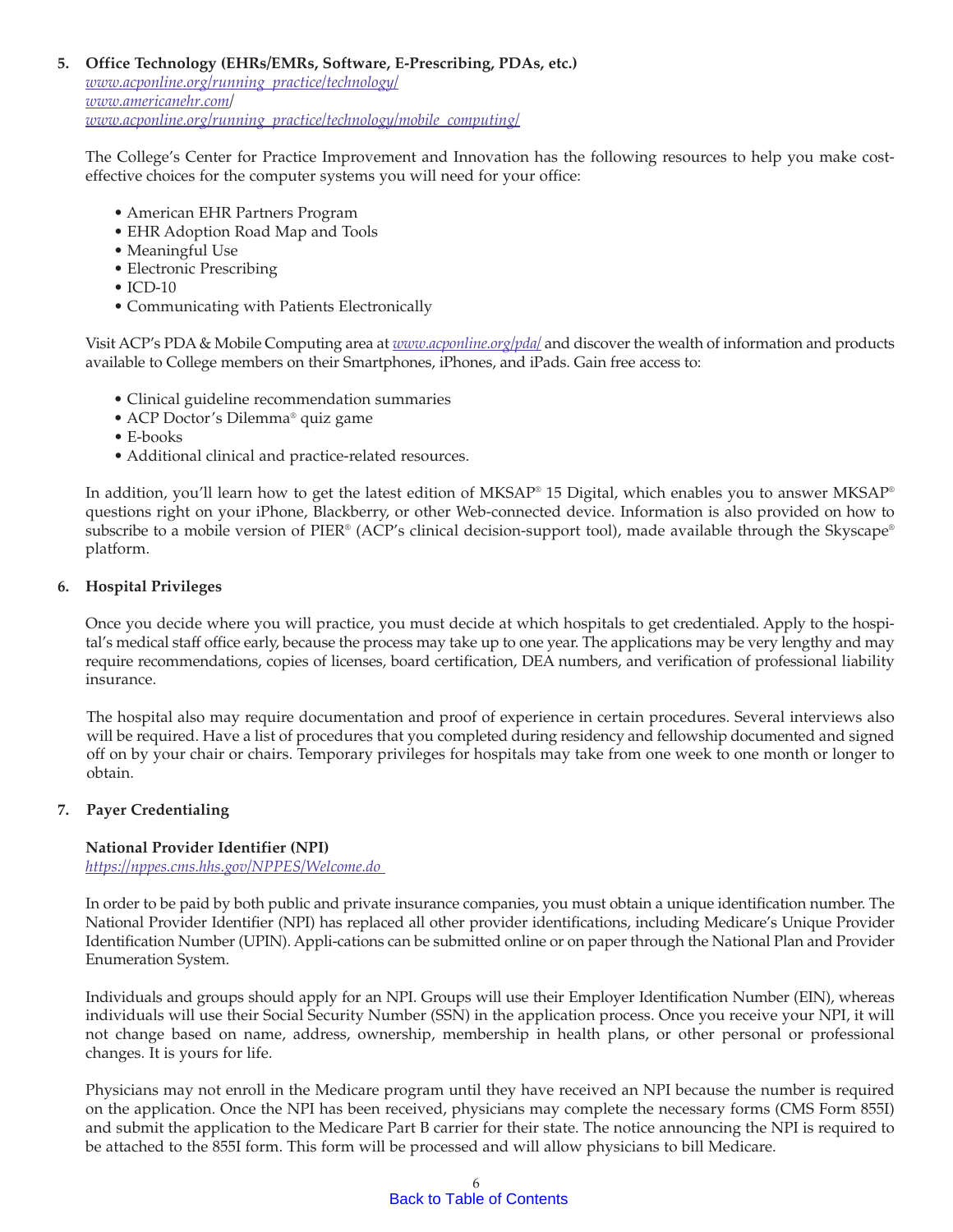## <span id="page-8-0"></span>**TRICARE and CHAMPVA**

*www.tricare.osd.mil www.va.gov/hac/forbeneficiaries/champva/champva.asp*

TRICARE is a program administered by the Department of Defense for military retirees, as well as families of active duty, retired, and deceased service members.

Civilian Health and Medical Program of the Department of Veterans Affairs (CHAMPVA) is a health care benefits program for the following:

- Dependents of veterans who have been rated by the Veterans Association (VA) as having a total and permanent disability;
- Survivors of veterans who died from VA-rated service-connected conditions or who at the time of death were rated permanently and totally disabled from a VA-rated service-connected condition; and
- Survivors of persons who died in the line of duty and not due to misconduct.

Under CHAMPVA, the VA shares the cost of covered health care services and supplies with eligible beneficiaries.

## **HMOs and PPOs**

*www.caqh.org/ucd.php*

Developed by the Council for Affordable Quality Healthcare (CAQH) with the support of ACP, the Universal Credentialing Data Source is a single, national process that eliminates the need for multiple credentialing applications. Through this innovative online service, physicians complete one standardized application to meet the needs of all participating health plans and other health care organizations. Periodic electronic updates raise the bar on quality and timeliness of data. The service is simple, convenient, and secure.

#### **8. Fee Schedules**

*www.cms.hhs.gov/PhysicianFeeSched/*

Medicare fees are based on a national fee schedule but are subject to slight variations based on geographic area. Carriers often make their state-specific Medicare fees available on their own Web sites. A directory of carrier contact information is available at *www.cms.hhs.gov/MLNGenInfo/* under the **Downloads** section.

#### **9. Coding 101: Understanding the Basics**

*www.acponline.org/running\_practice/practice\_management/payment\_coding/coding/*

You need to report the services and procedures that you perform. There is a three-tiered procedural coding system:

- Current Procedural Terminology (CPT)
- HCPCS National Codes
- HCPCS Local Codes

You need to report why you did what you did. Resources include the following:

- *International Classification of Diseases, Ninth Revision (ICD-9):* The CPII offers a sheet that lists the most common ICD-9 codes for internists at *www.acponline.org/pmc/icd9\_codes.htm.*
- The Pocket Guide to Selected Preventive Services for Adults lists key screening services, preventive measures, and immunizations. Members can access the Pocket Guide in PDF format at *www.acponline.org/cyp/benefits.htm.*
- *ICD-10:* As the deadline of December 31, 2012, approaches, CPII will offer more and more resources and training to help members and member practices get ready for ICD10. Watch this page for tools and resources regarding ICD-10 implementation:

*http://www.acponline.org/running\_practice/practice\_management/payment\_coding/coding/getready5010.htm*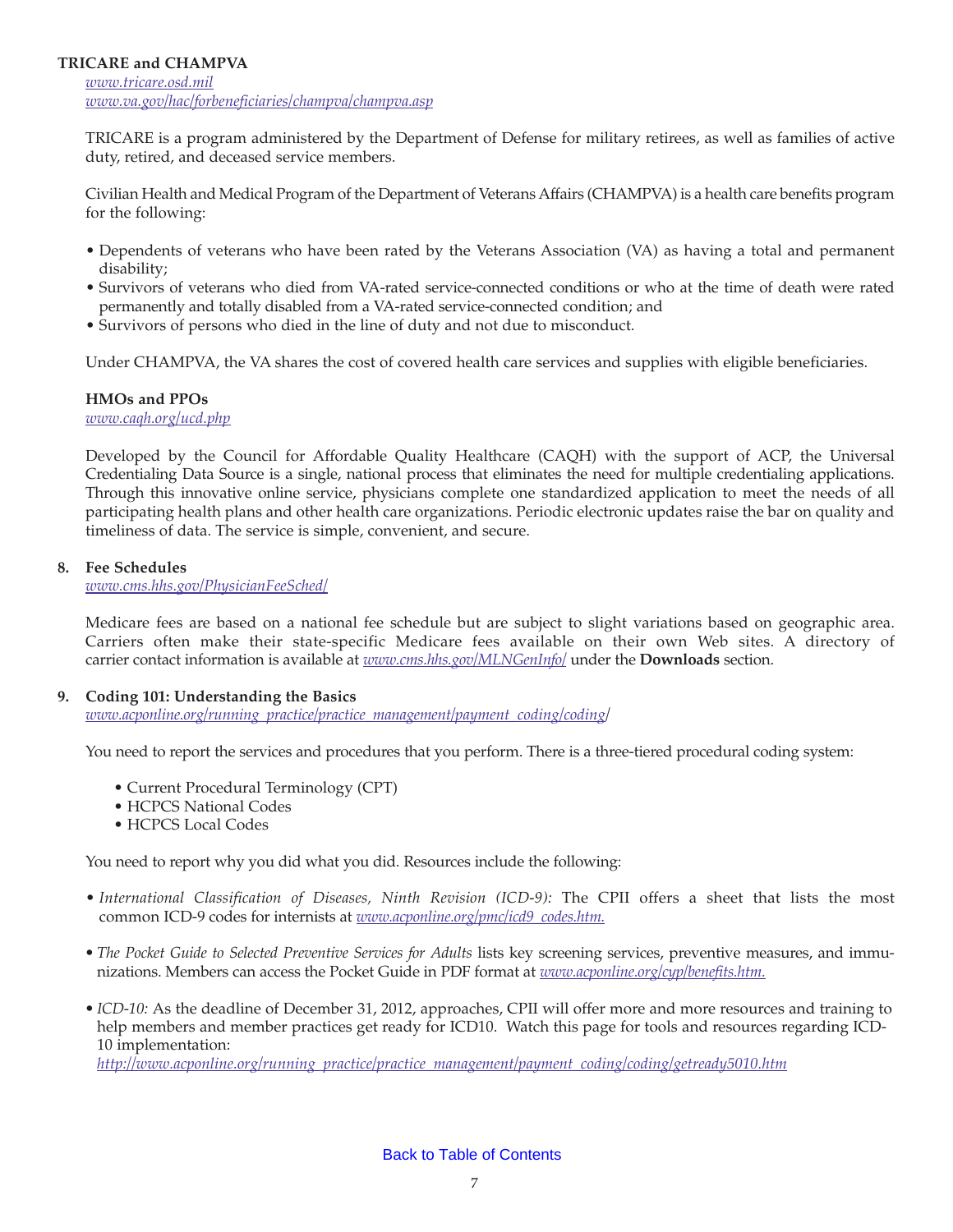<span id="page-9-0"></span>You need to document what you did and why you did it:

- *•* There is increasing focus on documentation by payers. If you did not document it, you did not do it. Your documentation must support the service billed.
- The CYP and CPII have developed a pocket-sized, laminated card with E/M codes and explanations. It is available at *www.acponline.org/private/pmc/emr.pdf* or by calling ACP Customer Service at 800-523-1546, ext. 2600 (M–F, 9 a.m.– 5 p.m. ET).

For additional help with coding, documentation, and payment, please visit: *www.acponline.org/running\_practice/ practice\_management/payment\_coding/.*

## **10. Billing and Collections**

*www.acponline.org/running\_practice/practice\_management/financial\_management/*

ACP's CPII Billing and Collection Manual explains how to run a small practice billing operation. ACP members can download this manual, which includes a section for each role in the office and sample letters, for free.

*ACP Internist* has featured articles on billing. A useful starting point is "*[Tips to Help You Avoid Making Common Billing](http://www.acpinternist.org/archives/2002/11/billing.htm) Mistakes.*"

The American Medical Association "Claims Management Revenue Cycle" is a detailed resource for practices to use to track claims from preparation through to appeal and payment. Go to: *[www.ama-assn.org/ama/pub/physician-resources/](http://www.ama-assn.org/ama/pub/physician-resources/solutions-managing-your-practice/coding-billing-insurance/claims-management-revenue-cycle.shtml) [solutions-managing-your-practice/codingbilling-insurance/claims-management-revenue-cycle.shtml.](http://www.ama-assn.org/ama/pub/physician-resources/solutions-managing-your-practice/coding-billing-insurance/claims-management-revenue-cycle.shtml)*

The Medical Group Management Association (MGMA) has a library resource center that can provide you with information on billing and collections. They can be reached at 877-ASK-MGMA or on the Web at *www.mgma.com*.

## **11. Staffing (Business ID Numbers, Workers' Compensation, OSHA, CLIA, and Medical Lab Evaluation)**

## **Federal Employer Numbers and Tax Information**

*www.irs.gov/businesses/small/index.html* 800-829-1040 or 800-829-4933

Information about reporting federal withholding, Social Security, and other federal taxes, as well as forms and other tax information is available from the Internal Revenue Service (IRS).

#### **State Employer Numbers**

*www.irs.gov/businesses/small/index.html*

Physicians responsible for employees must obtain a State Employer Identification Number. The Employer's Enroll-ment Registration Form can be obtained from the District Tax office. Details regarding the registration form and mandatory quarterly payroll reports will be explained to you. Information regarding State Disability Insurance is also available. The IRS has a one-stop resource for small business owners and those who are self-employed.

#### **Workers' Compensation**

*www.workerscompensation.com/*

If you have one or more full- or part-time employees, state law requires that you maintain workers' compensation (WC) insurance to cover on-the-job injuries. Although there are federal guidelines, each state has its own workers' compensation laws. You should contact your state's Department of Labor regarding these laws. You may also use your insurance broker to assist you in completing the paperwork for workers' compensation.

# **Occupational Safety and Health Administration (OSHA) Regulations**

*www.osha.gov*

The Occupational Safety and Health Administration (OSHA) Web site provides information regarding OSHA standards for workplace safety.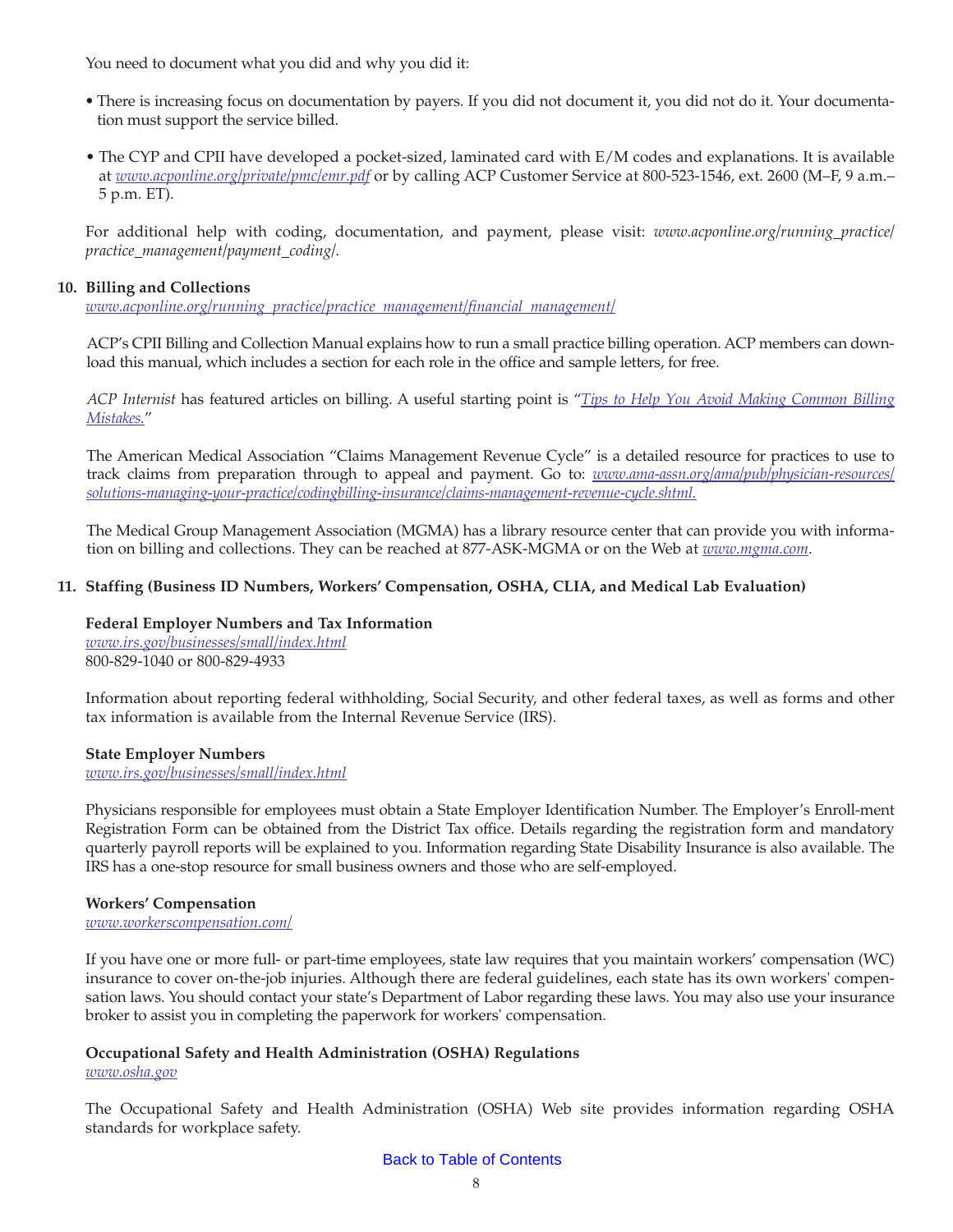## **Clinical Laboratory Improvement Amendment (CLIA) Regulations**

*www.acponline.org/running\_practice/mle/clin\_lab.htm www.acponline.org/running\_practice/mle/edu\_cat.htm www.cola.org/*

COLA, an accreditation body for clinical laboratories, is sponsored by ACP. This organization is designed to provide user-friendly laboratory assistance to physicians. COLA provides a number of education products and online courses. The Laboratory Director Program online course, which qualifies physicians to direct moderately complex laboratories under the CLIA program, is available to ACP members at a discount. Other COLA educational publications on CLIA are available at a discount for members from ACP's Medical Laboratory Evaluation (MLE) program.

The MLE Web site also provides a number of educational articles regarding CLIA compliance at no charge. You can order copies of the Federal Register containing the CLIA standards for laboratories. Send your request to:

U.S. Department of Commerce Technology Administration National Technical Information Services (NTIS) Springfield, VA 22161 800-553-6847 or 703-605-6000

Ask for publication **PB93154615** or **PB95224606**. These are available at a variety of prices in downloadable, CD, and paper formats. See the *[NTIS website](http://www.ntis.gov/products/ntrl.aspx)* for further information.

College members may contact *[ACP's MLE department](http://www.acponline.org/running_practice/mle/)* for more information. In addition, there are two ACP publications on CLIA that are available to download for free:

- *[CLIA and Your Laboratory](http://www.acponline.org/private/pmc/clia_lab.pdf)*
- *• [Waived Testing: Doing It Right](http://www.acponline.org/private/pmc/waived_dir.pdf)*

The U.S. Food and Drug Administration provides a searchable database of laboratory testing methods, kits, and instruments indicating the complexity level of each. This database is accessed at *[www.accessdata.fda.gov/](http://www.accessdata.fda.gov/scripts/cdrh/cfdocs/cfCLIA/search.cfm) [scripts/cdrh/cfdocs/cfCLIA/search.cfm](http://www.accessdata.fda.gov/scripts/cdrh/cfdocs/cfCLIA/search.cfm)* and can be searched by manufacturer name or test (analyte) name.

#### **Medical Laboratory Evaluation**

*www.acponline.org/mle/*

Physicians who perform any testing procedures in their offices are subject to CLIA regulations. ACP's MLE Proficiency Testing Program helps you assure the quality of test results produced by your laboratory. It is approved by CMS, COLA, JCAHO, and state agencies.

The MLE program offers experienced staff that can provide technical support for both the MLE program and CLIA compliance. The focus is on quality education and service. MLE provides Category 1 CME at no charge to participants in its proficiency testing program. ACP and COLA members may qualify for a discount on MLE services.

## **III. Defining Your Practice**

#### **12. Charting**

*www.acponline.org/running\_practice/practice\_management/forms/matrix.htm*

Deciding whether you will use paper charts or an EHR is a major decision. Advisement about the requirements of regulatory agencies and third-party payers will be beneficial. You will need to be able to accurately record as well as retrieve data about patients. Using a carefully designed paper chart can be nearly as efficient as a good EHR and better than a poor one. CPII has a system of charting documents available for free download. This form system was designed utilizing formatted templates to save time, cause less aggravation, and improve documentation.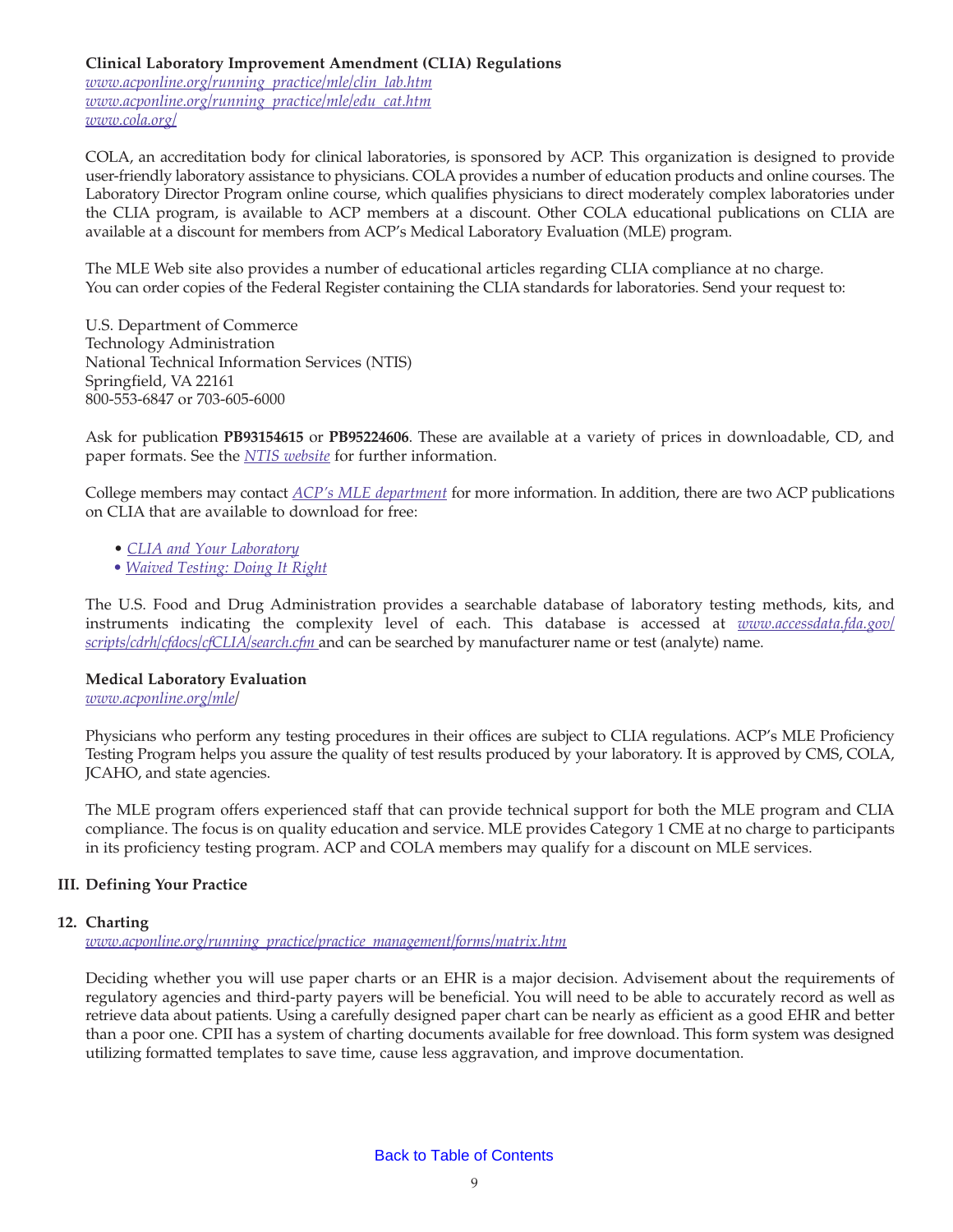#### <span id="page-11-0"></span>**13. Promoting Your Practice**

*www.acponline.org/running\_practice/practice\_management/tools/*

To help build a healthy practice, you will have to promote your business:

- Send announcements to other physicians and health care professionals in your area
- List your practice in both the *[yellow pages](http://listings.yellowpages.com/Editorial/44/special_offers/jump-google.html?from=SEMPS_GGL_Search_ACC=Adstore_C=PA_Philadelphia_yellow%20pages%20ad%20listings_UID=10001151004&gclid=CN7MhYqVraUCFY5N5QodDHtpYA)* and *[white pages](http://www.whitepages.com/listing)*
- Create your own Web site and arrange for links with other sites

The College's CPII is another source of information and personal consultation. A "*[Marketing Manual for Internal](http://www.acponline.org/private/pmc/market.pdf) [Medicine Practices](http://www.acponline.org/private/pmc/market.pdf)*" is available free to College members.

#### **14. Practice Guidelines**

## **ACP Clinical Practice Guidelines**

*www.acponline.org/clinical/guidelines*

The College continues to develop evidence-based clinical practice guidelines that cover many areas of internal medicine, such as screening for cancer or other major diseases, diagnosis, treatment, and medical technology.

## **National Guidelines Clearinghouse (NGC)**

*www.guideline.gov/index.aspx*

The National Guidelines Clearinghouse (NGC) is a public resource for evidence-based clinical practice guidelines sponsored by the Agency for Healthcare Research and Quality (AHRQ). The NGC provides an accessible mechanism for obtaining objective, detailed information on clinical practice guidelines and to further their dissemination, implementation, and use.

## **Centers for Disease Control and Prevention**

*www.cdc.gov*

The Centers for Disease Control and Prevention (CDC) is recognized as the lead federal agency for protecting the health and safety of people at home and abroad, providing credible information to enhance health decisions, and promoting health through strong partnerships. The CDC serves as the national focus for developing and applying disease prevention and control, environmental health, and health promotion and education activities designed to improve the health of the people of the United States.

#### **U.S. Preventive Services Task Force (USPSTF)**

*www.uspreventiveservicestaskforce.org/*

The U.S. Preventive Services Task Force (USPSTF), first convened by the U.S. Public Health Service in 1984 and sponsored by the AHRQ since 1998, is the leading independent panel of private-sector experts in prevention and primary care. The USPSTF conducts rigorous, impartial assessments of the scientific evidence for the effectiveness of a broad range of clinical preventive services, including screening, counseling, and preventive medications. Its recommendations are considered the "gold standard" for clinical preventive services.

The mission of the USPSTF is to evaluate the benefits of individual services based on age, sex, and risk factors for disease; make recommendations about which preventive services should be incorporated routinely into primary medical care and for which populations; and identify a research agenda for clinical preventive care.

## **15. Social Services, Support Groups, and Patient Education**

*www.acponline.org/fcgi/pierpi.pl*

Information on social services, support groups, and patient education may be found through your county or state medical association. City, county, and state Public Health Boards are also sources of information.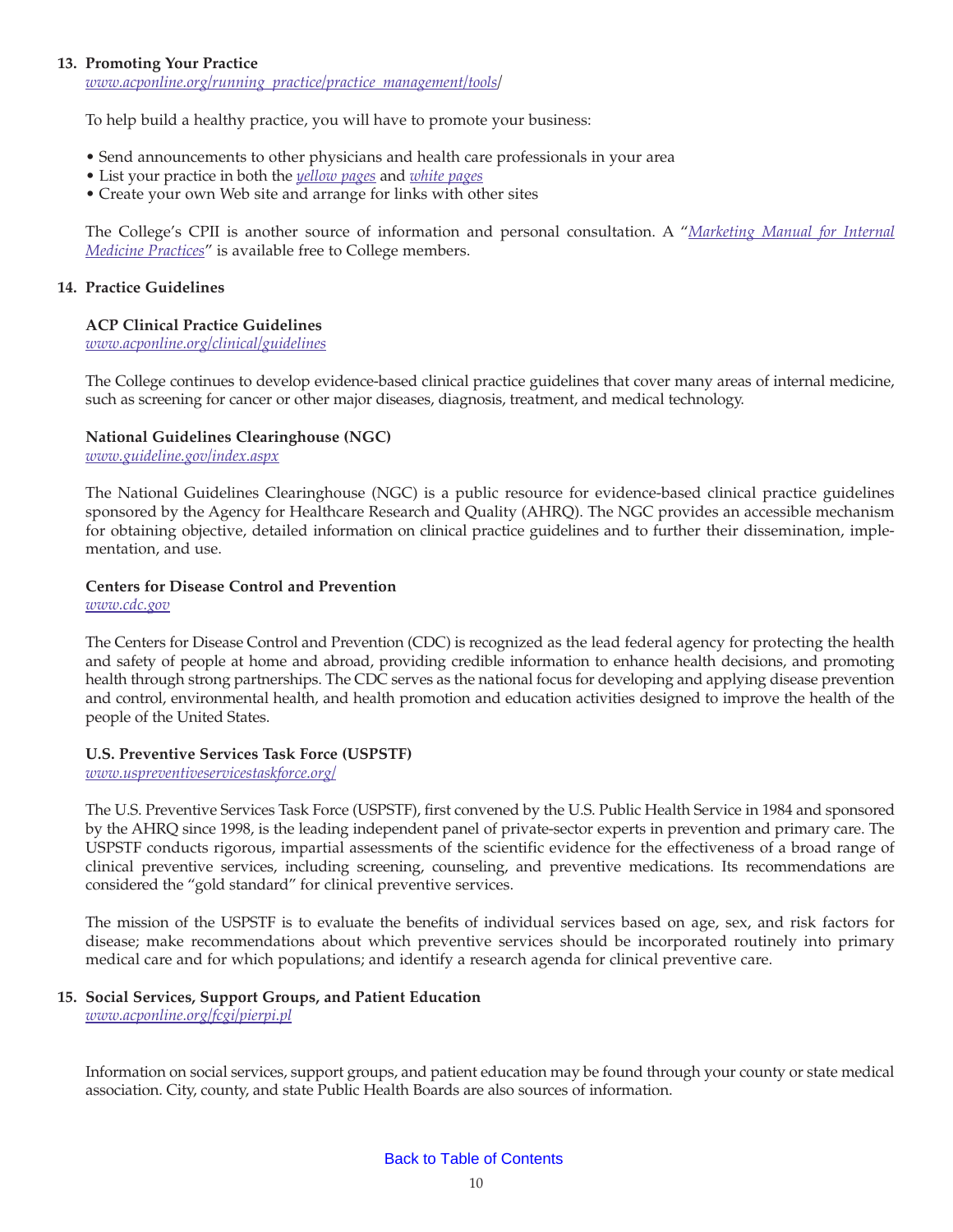#### <span id="page-12-0"></span>**16. Interpretation Services**

Today's physician has a diverse patient population. It is desirable to have staff members who speak a second language to assist the physician in speaking with the patients, obtaining a history, and prescribing a treatment. Where this is not possible, there are professional services that offer simultaneous translations over the telephone. It is important to be aware that these services all charge time-based fees, often with a required minimum fee. Interpretation fees are not reimbursable by insurance or the patient.

#### **Language Line Services**

Language Line Services provides two separate options:

- **800-752-0093** is the business office. You can set up an account for considerable cost savings.
- **800-528-5888** has a \$2.50 connection fee and then charges \$4.50 per minute for an on-the-spot translation. You can charge this fee to your credit card.

## **Online Translations**

*http://babelfish.yahoo.com/ http://translate.google.com* 

You can type in as many as 150 words and then have it translated from English into a number of languages. Caution should be used, as translations done this way can contain grammatical as well as translation errors, especially of medical terminology. Computers do not understand context and subtle differences among various dialects of the same language.

#### **Written Translations**

It is helpful to have pamphlets in a second language for patient education. Some national and state medical organizations may have such materials available for you at a nominal price. For example, ACP members can access publications targeted toward the Hispanic population at *www.acponline.org/patients\_families/pdfs/health/healthyheart\_spanish.pdf.* 

#### **17. Volunteerism**

#### **Getting Started in Volunteerism**

*www.acponline.org/volunteerism*

ACP encourages all physicians to get involved in volunteerism and community service. The cumulative effects of physician volunteerism bring access to health care closer to many underserved patients and can make a real difference in the lives of people and communities.

The College has developed a *[brochure about getting started in medical volunteering](http://www.acponline.org/running_practice/ethics/resources/volunteering/volunteer.pdf)*. To request multiple copies of item **#210100100**, call ACP Customer Service at 800-523-1546, ext. 2600.

#### **IV. Managing Your Practice**

#### **18. Staff Management**

*www.acponline.org/running\_practice/practice\_management/human\_resources/ www.credentialsonline.com www.mgma.com*

#### **At the beginning:**

- Develop standards for your new staff.
	- o Registered nurses, licensed practical nurses, medical assistants, medical technicians, medical lab technicians, and x-ray technicians should have the appropriate degree in their specialty and state licenses where required. o In some instances, hospital credentials may be required. Check with the hospitals in your area for more details.
- *[Credentials Online](http://www.credentialsonline.com/)* provides information about verifying credentials for over 20 different provider types.
- Establish clearly defined job descriptions and employee policies, operational policies and procedures, and a means of appraising performance and providing feedback.

o The MGMA has a library resource center that can provide you with appropriate information.

- Create a system for running your office.
	- o You must always be kept in the loop but out of the gossip.
	- o Once the system is in place, you must respect the chain of command and trust the staff to do their assignments. Teamwork pays off.
	- o Document everything to protect yourself and your employees.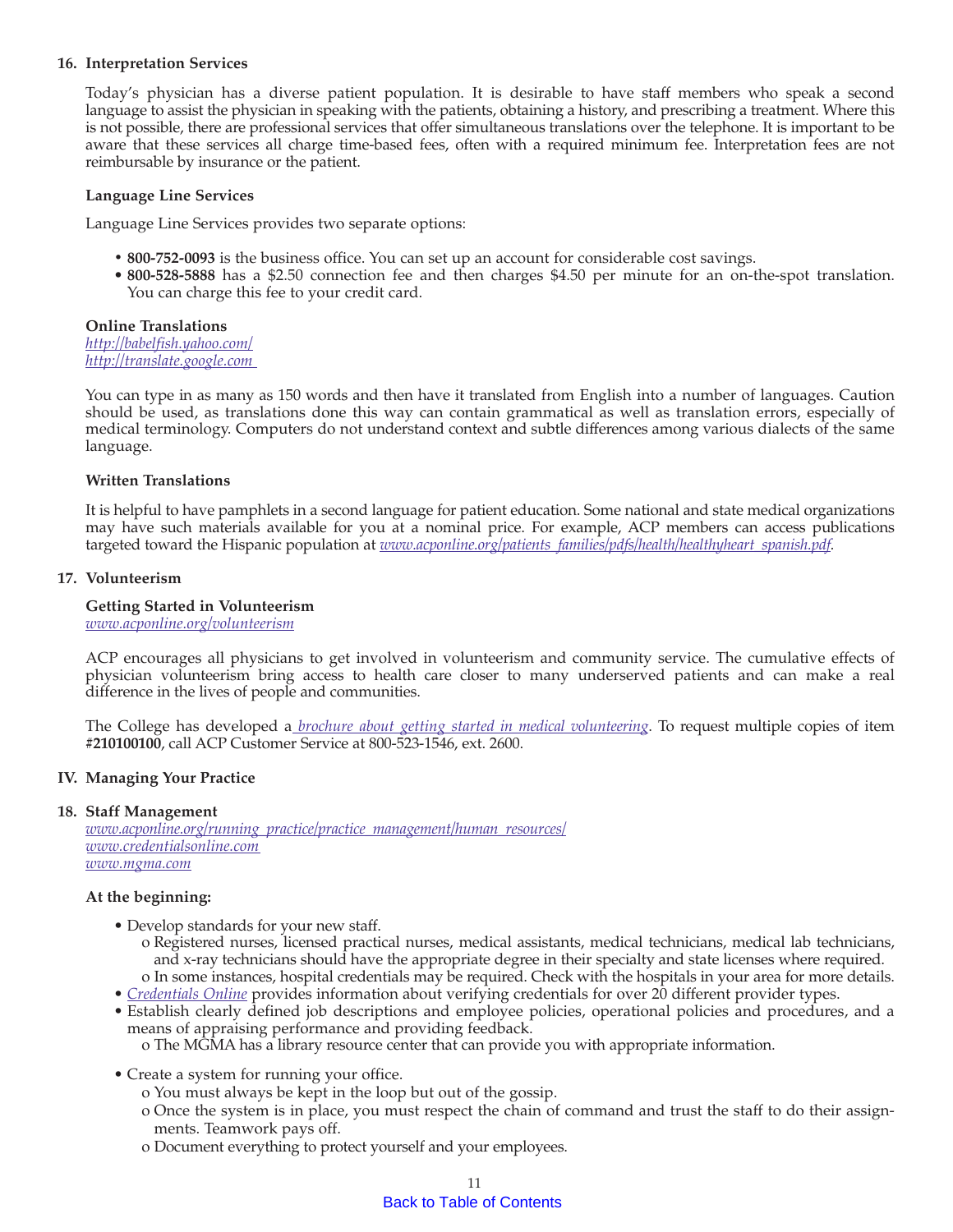#### <span id="page-13-0"></span>**As your practice grows:**

You may wish to consider using part-time physicians or midlevel providers (that is nurse practitioners or physician assistants) to lighten the workload when there is more work than your current providers can accommodate but not enough to justify another full-time provider.

Part-time physicians can be especially beneficial on Mondays, Fridays, holidays, weekends, or other busy times of the year. Part-time employees can also be a temporary solution while you are looking for a full-time provider. A few good sources for part-time workers are:

- Women (22% of all female physicians work part-time)
- Young physicians with young families or those seeking more balance in their lives
- Senior physicians (physicians coming to the end of their careers but not ready to retire completely)

For more information about part-time practice or non-physician practitioners, members can download a copy of *[Part-Time](http://www.acponline.org/private/pmc/part_time.pdf) [Employment for Physicians](http://www.acponline.org/private/pmc/part_time.pdf)* or *[Hiring a Physician Assistant or Nurse Practitioner.](http://www.acponline.org/private/pmc/panp2.pdf)*

## **19. Making House Calls**

*www.aahcp.org*

There is a growing need to improve care for the homebound, particular acutely ill patients who cannot make regular visits to a physician's office. You may wish to make house calls a part of your practice. Although not all insurance plans will pay for house calls, many do. The American Academy of Home Care Physicians has gathered information on home care CPT/HCPS codes and recommends estimating revenues and expenses prior to beginning any new service and on a periodic basis thereafter.

## **20. Patient Scheduling**

*www.acponline.org/running\_practice/patient\_care/*

It is important to develop a system of patient scheduling that will reduce physician downtime and delays due to unevenness in patient visit lengths. The College's CPII has written *[Designing the Patient Schedule](http://www.acponline.org/running_practice/patient_care/pat_sched.pdf)* to provide insights and offer scheduling techniques that you may find useful.

The CPII also can offer a list of secure messaging services, which practices can use with patients who want to schedule an appointment via e-mail. To contact the CPII, please call 800-338-2746, option 6.

#### **21. Choosing a Business Consultant/Advisor**

*www.acponline.org/counseling/consultant.htm*

As you enter into private practice or change your practice to adapt to the changing medical environment, the help of a business advisor can smooth the transition. This article provides a few tips on how to make that selection.

## **22. Regulatory Compliance (HIPAA, Stark, OSHA, etc.)**

*www.acponline.org/running\_practice/practice\_management/regulatory\_compliance/*

The CPII's Web site contains information on HIPAA, Stark, as well as ACP's advocacy efforts on Medicare reform, physician payment, coding, and billing.

#### **HIPAA**

*www.acponline.org/running\_practice/practice\_management/regulatory\_compliance/hipaa*

The Health Insurance Portability and Accountability Act (HIPAA) includes regulatory requirements regarding how patient information is communicated, transmitted, and stored in your practice, both electronically and on paper.

The CPII has manuals to help understand what you need to do to comply and how to implement these regulatory requirements in your practice, including forms and templates that can be tailored to your practice.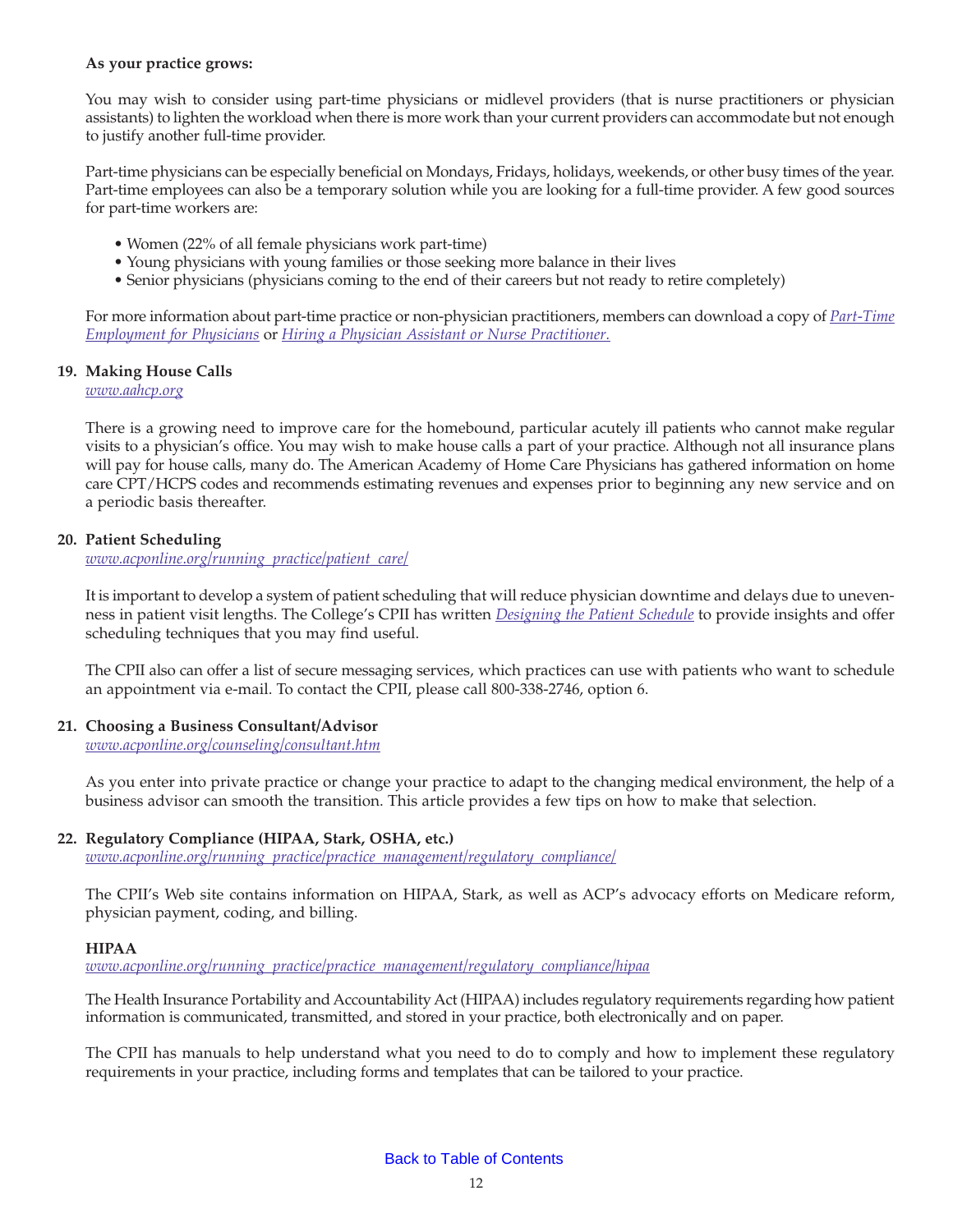#### <span id="page-14-0"></span>**Medicare Part D–Prescription Drug Coverage**

*www.acponline.org/running\_practice/practice\_management/ regulatory\_compliance/partd.htm*

#### **The Stark Law–Self-Referral Regulations**

*www.acponline.org/private/pmc/selfref09.pdf*

#### **Summary of CMS/OIG Final Rules for Donating Health Information Technology**

*[www.acponline.org/advocacy/where\\_we\\_stand/health\\_ information\\_technology/hit.pdf](http://www.acponline.org/advocacy/where_we_stand/health_information_technology/)*

#### **23. Keeping a Watchful Eye Open: Practice Ownership and Operations**

*www.acponline.org/running\_practice/practice\_management/*

Now that your practice is up and running, it is time to look at its financial picture, operations, human resources, and patient care. This will provide you with an overall story, provide an early warning, and allow you to monitor performance and progress. The CPII offers a Financial Management Tool to help with monitoring key financial indicators in your practice. You may wish to employ a practice management consultant to assist you in this area. The College's CPII can help you identify competent consultants. To contact the CPII, please call 800-338-2746, option 6.

#### **24. Relocating**

Under present law, you must notify the Director of the IRS of any change of address. Failure to do so renders you liable to additional taxes and penalties. You can download Form 8822 at *[www.irs.gov/pub/irs-pdf/f8822.pdf](http://www.irs.gov/pub/irs-pdf/f8822.pdf)* and mail it to the appropriate address found in the form's instructions.

You also will need to notify the DEA at 800-882-9539 or at *[www.deadiversion.usdoj.gov/webforms/jsp/regapps/](http://www.deadiversion.usdoj.gov/webforms/jsp/regapps/common/updateLogin.jsp) [common/updateLogin.jsp](http://www.deadiversion.usdoj.gov/webforms/jsp/regapps/common/updateLogin.jsp)* to transfer your license to a new state. A number of forms are available on this site, including relocation forms. (See DEA section under Required Licenses.) Before relocating, you also should obtain insurance plans for your new location. Contact the county medical society to join their roster of local physicians.

In addition, please notify the College and any other medical organizations to which you belong. Notification of change of address for the College can be done at *www.acponline.org/address/.*

#### **25. Looking to the Future: Assessing Your Practice**

Rely on evidence, not instinct. The Practice Management Center offers three check-up programs to help you get the data you need to make sound business decisions. Members may download all three of these products for free.

#### **Practice Management Check Up: Examining the Business Health of Your Practice**

*www.acponline.org/running\_practice/practice\_management/financial\_management/new\_checkup.htm*

Practice Management Check Up compares your practice to key general internal medicine benchmarks. This simple but powerful self-assessment tool quickly checks the vital signs of your practice's overall business performance. Results show your practice's relative strengths and weaknesses and can help you diagnose practice problems, re-engineer operations, optimize income, and set realistic productivity targets for incentive compensation.

#### **Office Laboratory Check Up: Is Your Lab Financially Fit?**

*www.acponline.org/running\_practice/practice\_management/financial\_management/new\_labcheck.htm*

All too often, the perception that operating an office lab is not worth the hassle is not based on sound financial analysis. That's why the CPII developed Office Laboratory Check Up. This user-friendly software can be used to determine the lab's profitability, optimize test mix, and evaluate managed-care contract pricing by performing "what-if" scenarios.

This program comes with a manual on laboratory economics.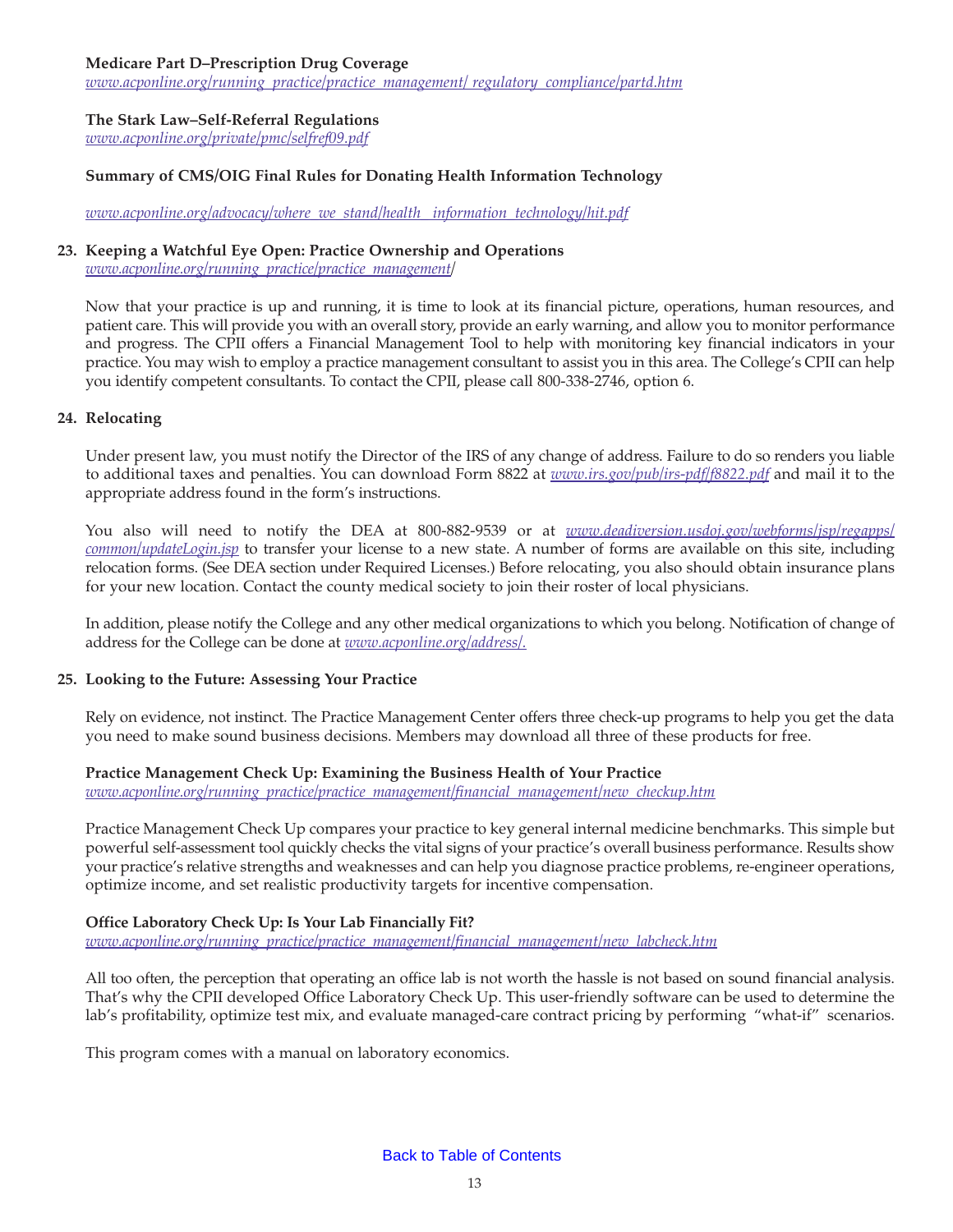# **Appendix 1**

## <span id="page-15-0"></span>**New Practice Checklist**

The following is a list of items you should have in hand when you take steps to start your practice. You should be aware that some processes are lengthy and should be started during your last year of residency if possible.

## **Diplomas, Certificates, and Licenses**

- Photocopy all diplomas, certificates, licenses, etc. before they are framed.
- Keep master copies in a separate file. You often will be asked to provide these documents.

## **Required Licenses**

- DEA
- State licenses
- Local business

## **Employee Management Requirements**

- Federal employer numbers
- State employer numbers
- Workers' compensation

#### **Insurance**

- Personal (life, health, disability, and office overhead)
- Professional liability
- Property and casualty

## **Payer Credentialing**

- National Provider Identifier (NPI)
- CHAMPVA and TRICARE
- HMOs and PPOs

## **Hospital Credentialing**

- Decide on the hospitals where you want to be credentialed.
- Have recommendations, copies of licenses, board certification, DEA numbers, documentation of experience in certain procedures, and proof of such experience in hand.
- Apply early.

# **Appendix 2**

## **Checklist and Timeline for Starting a New Practice**

#### **Twelve Months**

- Choose a community in which to practice.
- Obtain demographic data about the need for physicians and population data.
- Contact chambers of commerce and economic development offices for community development information, trends, and data.
- Review community amenities and schools.
- Visit members of the medical community to survey the medical environment.
	- o Hospital Chiefs of Staff
	- o Physicians (solo and group practices)
- Apply for DEA license.
- Contact state licensing boards.
	- Research professional advisors for services you will need.
		- o Management consultant
		- o Accountant certified public accountant [CPA]
		- o Attorney
		- o Banker
		- o Insurance agent/broker
		- o Architect for space planning
- Estimate required start-up capital and determine potential sources of financing.

## **Nine Months**

- Review procedures for obtaining hospital privileges.
- Decide on a specific practice location.
- Decide on layout and design of office space.
- Hire professional advisors.
- Join medical societies in your new locale.
- Contact telephone company for directory listing deadlines.
- Reserve telephone number.
- Call a Yellow Pages representative about your listing.
- Research telephone equipment systems.
- Research intercom (if separate from phone system) and room status systems.
- Research zoning ordinances regarding business and sign restrictions.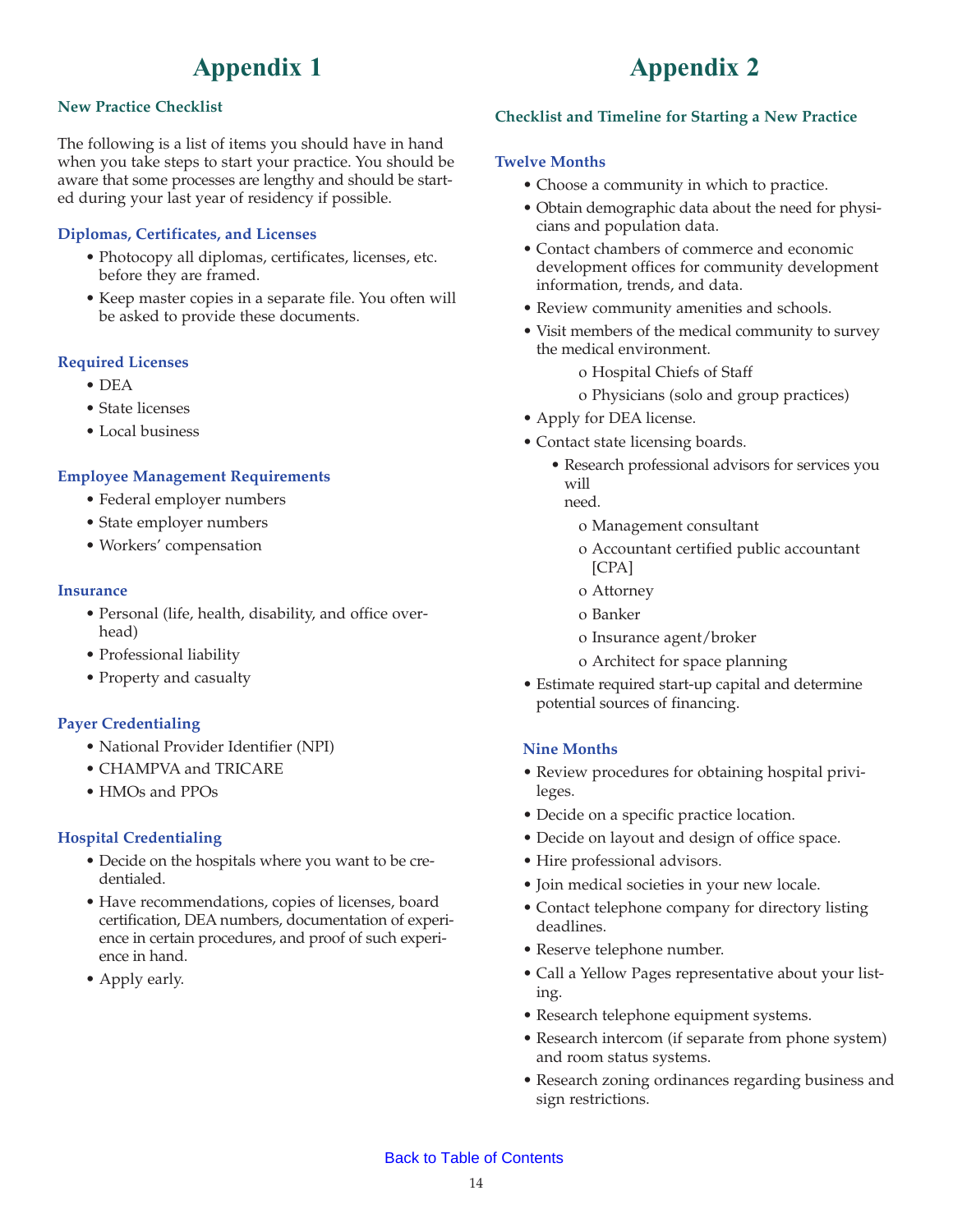- Prepare business and expense projections for your first year of practice operations.
	- Meet with bankers to obtain a line of credit and other financing.
	- Determine office layout and design.
	- Prepare leasehold improvement plan.
	- Review leases and contracts with your attorney and CPA.
	- Apply to the medical licensing board for license.
	- Determine professional liability carrier.
	- Obtain bids on major equipment.
	- Research practice management and EHR systems.

## **Six Months**

- Apply for National Provider Identifier (NPI).
- Order computer and business systems (or decide to outsource).
	- o Scheduling
	- o Accounts receivable
	- o Payroll
	- o Accounting
- Apply for insurance (including HMOs and PPOs) contracts.
- Apply for State Employer Identification Numbers.
- Contact the IRS and obtain a Federal Employer ID Number (FEIN).
- Order a medical records system (if using paper).
- Order major equipment, including a telephone system.
- Order furniture (waiting room, office, consult rooms, and exam tables and chairs).

# **Three Months**

- Prepare or acquire CLIA and OSHA compliance plans.
- Determine practice hours.
- Prepare a marketing plan.
- Order office signs.
- Place opening announcements in local publications.
- Design and order stationery, announcement cards, business cards, and Rolodex cards (or create these items using your office software).
- Arrange to give talks to community groups.
- Submit a press release and place advertisements.
- Prepare the patient brochure (include this on your Web site, if applicable).
- Review the inal budget with accountant.
- Contract with business partners for any planned outsourcing.
	- o Billing services
	- o Payroll
	- o Transcription service
	- o Answering service (or voice mail paging system)
	- o Information technology support
	- o Cell phones
- Contact medical equipment, pharmaceutical, and office suppliers.
- Arrange for insurance.
	- o Malpractice
	- o Business
	- o Health
	- o Personal (life and disability)
	- o Workers' compensation
- Schedule installation of telephone and Internet service and equipment.
- Notify pharmaceutical representatives and other salespeople that you are setting up practice.
- Select a pension plan or retirement account.

# **Two Months**

- Contact the state department of labor for tax forms and employers' requirements.
- Obtain payroll withhold books.
- Prepare job descriptions and an employee handbook.
- Interview and hire an office manager.
- Place employment ads for staff positions.
- Obtain a Medicare fee schedule.
- Determine the practice's fee schedule.
- Order magazines.
- Design and order forms and policies.
	- o Registration forms
	- o Assignment of benefits
	- o Billing policy and collection protocols
	- o Privacy policies
	- o Consent forms
	- o Authorization forms
- Contract with a medical waste disposal company.
- Contract for lab proficiency testing, if appropriate.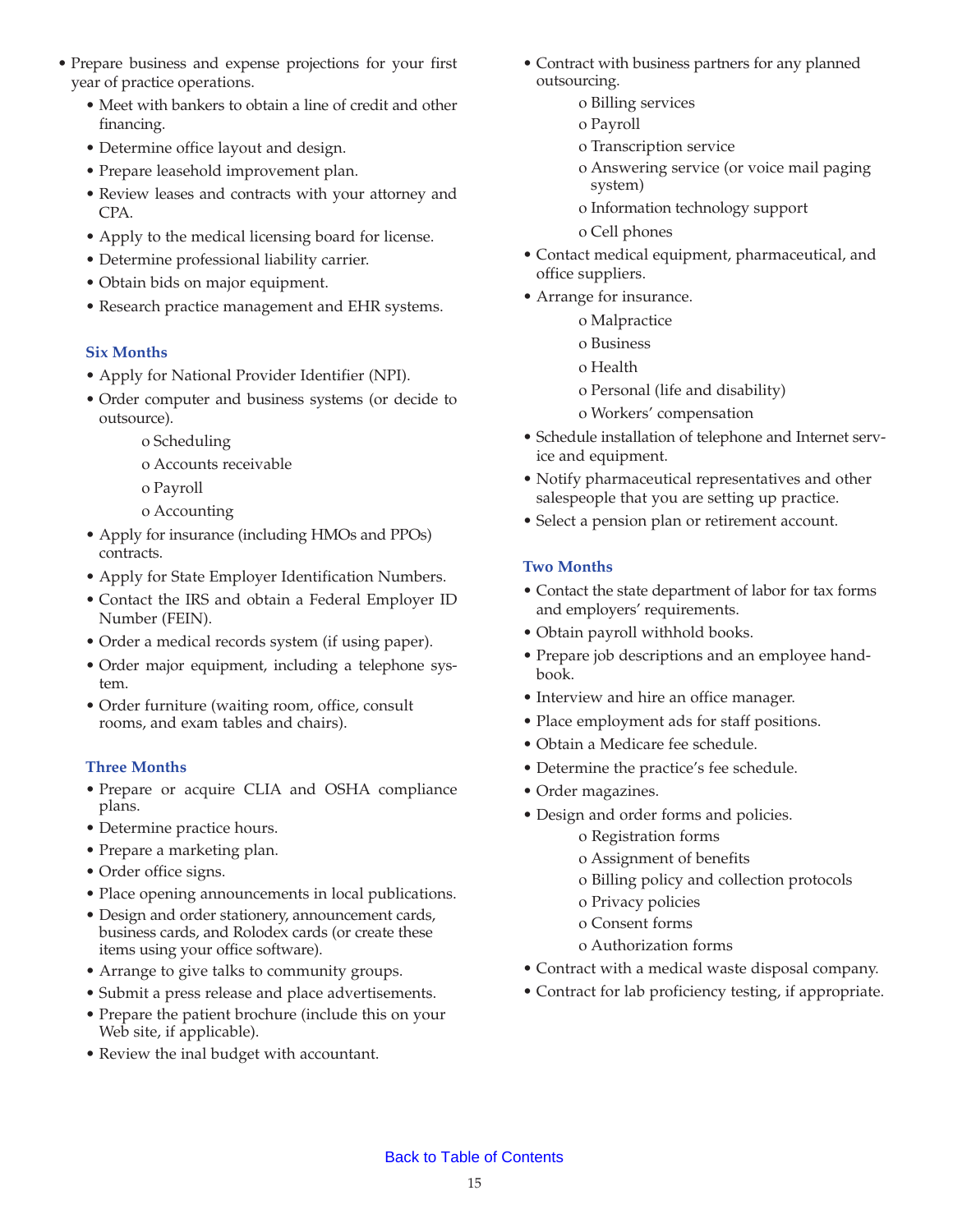# <span id="page-17-0"></span>**One Month**

- Order billing supplies.
	- o ICD-9, CPT4, and HCPCS coding manuals
	- o CMS 1500 forms, statements, and envelopes (including return envelopes)
- Cash vouchers, deposit stamps, credit card equipment
- Arrange for major equipment delivery.
- Open checking accounts.
- Obtain a business credit card.
- Meet with referring physicians.
- Sign up with patient referral services.
- Make offers to potential staff members.
- Arrange for necessary maintenance services.
	- o Laundry o Janitorial
	- o Groundskeeper
- Order clinical supplies.
- Order office supplies.
- Determine office hours.
- Arrange for laboratory services.
- Notify area pharmacies of your presence.

# One Week

- Set up office.
- Establish petty cash fund.
- Hire and train staff.
	- o Telephone techniques
	- o Office policies
	- o Billing and collections
	- o Appointments
	- o Nursing procedures
	- o OSHA training

# **Appendix 3**

# **Basic Shopping List for Opening a Medical Practice**

# **Business Office**

- Desks/workstations and ergonomic chairs for support staff
- Side chairs
- Wastebaskets
- Horizontal filing–shelves/cabinets
- Computer(s) and software
- Secure and confidential e-mail to patients (HIPAA compliable)
- Physician Web site
- Printer(s)
- Scanner(s)
- Photocopier(s)
- Fax machine(s)
- Dictaphone with offloading feature or online transcription service (or voice recognition software)
- Voice mail
- Bookkeeping equipment, such as adding machine with tape
- Fireproof safe for cash and check payments
- Secretarial organizers and trays

## **Stationary**

- Letterhead and envelopes
- Notepads
- Prescription pads
- Business cards
- Claim forms
- Registration forms
- Consent forms
- Back-to-school/work slips
- Laboratory slips
- Appointment calendar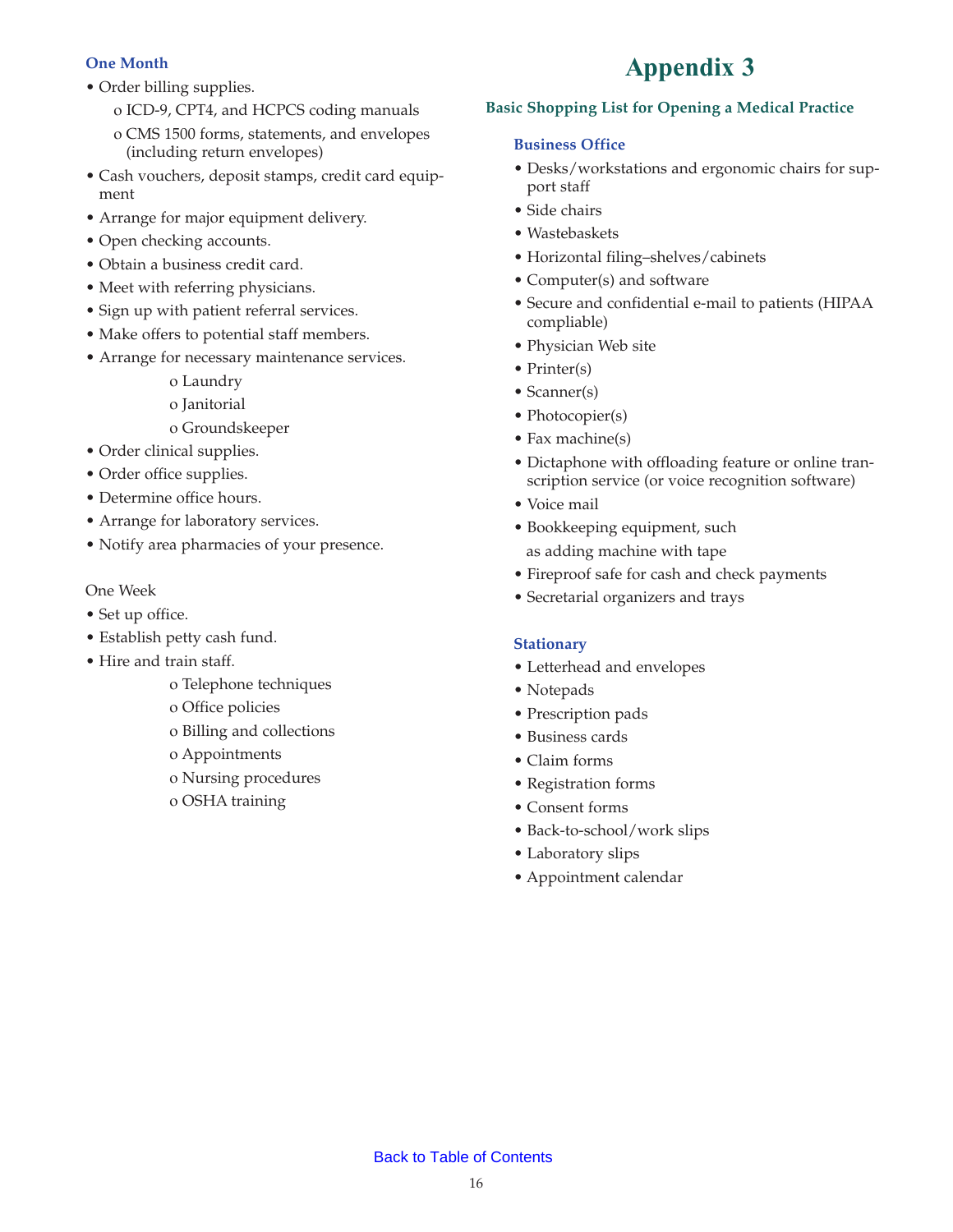## **Reception Room**

- Upholstered armchairs
- Side tables and lamps
- Magazine covers and wall rack
- Plants, mirror, and artwork
- Children's area
- Television and VCR
- Medical literature (pamphlets in various languages specific to your area and practice)
- Water cooler
- Magazines and books (nonmedical)

## **Instruments**

- Sphygmomanometers with regular, large, and extralarge blood pressure cuffs
- Stethoscopes
- Wall-mounted otoscope or ophthalmoscope
- Flashlight or wall-mounted unit
- Tongue blades and jar
- Reflex hammer
- Tuning forks
- Cerumen remover
- Syringe and plastic bib
- Disposable vaginal specula and light source
- Anoscopes
- Suction set
- Surgical instruments: scalpels, suture removal kits, and forceps
- Electrocardiogram, leads, and stickers
- Thermometers and sterilizer
- Cotton-tipped applicators and jar
- Emesis basin
- Glucometer and a supply of glucose strips

## **Laboratory Equipment**

- Microscope
- Centrifuge (hematocrit and urine)
- Hematocrit capillary tubes, sealer
- White blood cell chambers and pipettes
- Sedimentation set
- Incubator
- Urinometer and dipsticks
- Test tubes and racks
- Microscope slides and cover slips
- Bunsen burner and alcohol lamp
- Gram-stain reagents
- 10% KOH or glucagon
- Saline
- Refrigerator
- Wax pencils
- Urine culture sets
- Laboratory timer
- Blood-drawing equipment
- Strep screen kit
- Allergy kit or EpiPen

**Please note:** If you plan to vaccinate in your office or clinic, you will need vaccine information statements, a dedicated storage refrigerator, and a min-max thermometer.

## **Examination Room**

- Defibrillator
- Examination table and stool
- Waiting chairs or sofa
- Eye chart
- Wall cabinet
- Physician's lamp
- Clothes rack or hangers
- Mirror
- Screen or curtains
- Scale
- Artwork

## **Consultation Room**

- Executive desk and chair
- Side chairs (3)
- Bookcase
- Credenza
- Lamps
- Wastebasket
- Dictation machine

## **Supplies**

- Cloth gowns
- Sheets (paper and fabric)
- Assorted syringes and needles
- Assorted tapes
- Assorted gauze pads
- Alcohol pads
- Alcohol hand foam
- Iodine pads
- Lubricating jelly
- Examination gloves
- Sterile gloves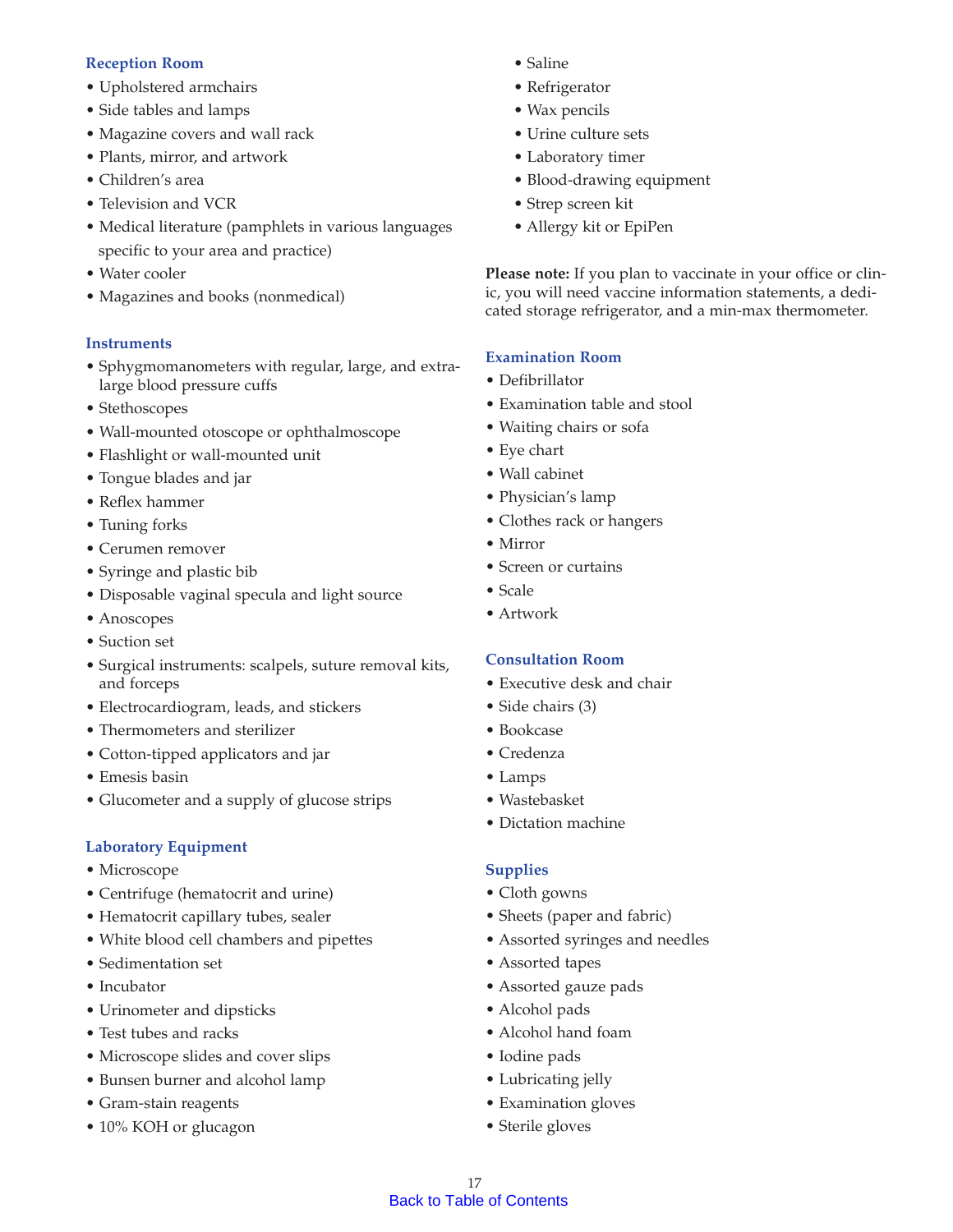- <span id="page-19-0"></span>• Topical skin freeze
- Hemostats
- Soap dispenser
- Band-Aids

## **Patient Comfort Items**

- Facial tissues
- Sanitary napkins
- Aspirin/acetaminophen
- Paper cups

# **Medication**

- Xylocaine
- Oxygen tank
- Morphine
- Diphenhydramine
- Dextrose 50%
- Intravenous set-up
- Resuscitation kit

# **Appendix 4**

## **Additional Resources**

The following is an abbreviated list of resources you may wish to consult. You may find additional resources of your own.

**American College of Physicians** *www.acponline.org*

800-523-1546

**American Academy of Family Physicians** *www.aafp.org* 800-274-2237

#### **American Medical Association**

*www.ama-assn.org* 800-621-8335

**Centers for Disease Control and Prevention** *www.cdc.gov*

800-311-3435

## **CHAMPVA**

*www.va.gov/hac/forbeneficiaries/champva/champva.asp* 800-733-8387

**Conomikes Associates, Inc.** *www.conomikes.com* 800-421-6512

**The Doctors Company** *www.thedoctors.com* 800-421-2368

**Drug Enforcement Administration** *www.usdoj.gov/dea* 800-882-9539

# **The Health Group, Inc.**

*www.healthcaregroup.com* 800-473-0032

**Health Volunteers Overseas** *www.hvousa.org*

202-296-0928

**Coding** *www.aapc.com www.medical-coding.net*

## **Indian Health Service**

*www.ihs.gov* See *www.ihs.gov/PublicInfo/PublicAffairs/BluePages/ index.asp* for a complete phone directory.

## **Internal Revenue Service**

*www.irs.gov* 800-829-1040 (for individual tax questions) 800-829-4933 (for business tax questions)

#### **Medicaid** *www.cms.hhs.gov/home/medicaid.asp* 877-267-2323

**Medicare** *www.cms.hhs.gov/home/medicare.asp* 877-267-2323

**Medical Group Management Association** *www.mgma.com* 877-ASK-MGMA

**National Guidelines Clearinghouse** *www.guideline.gov* info@guideline.gov

#### **Occupational Safety and Health Administration (OSHA)** *www.osha.gov*

800-321-6742

**TRICARE** *www.tricare.osd.mil*

Additional information and resources for ACP Young Physician Members can be located at www.acponline.org/cyp/benefits.htm.

## [Back to Table of Contents](#page-3-0)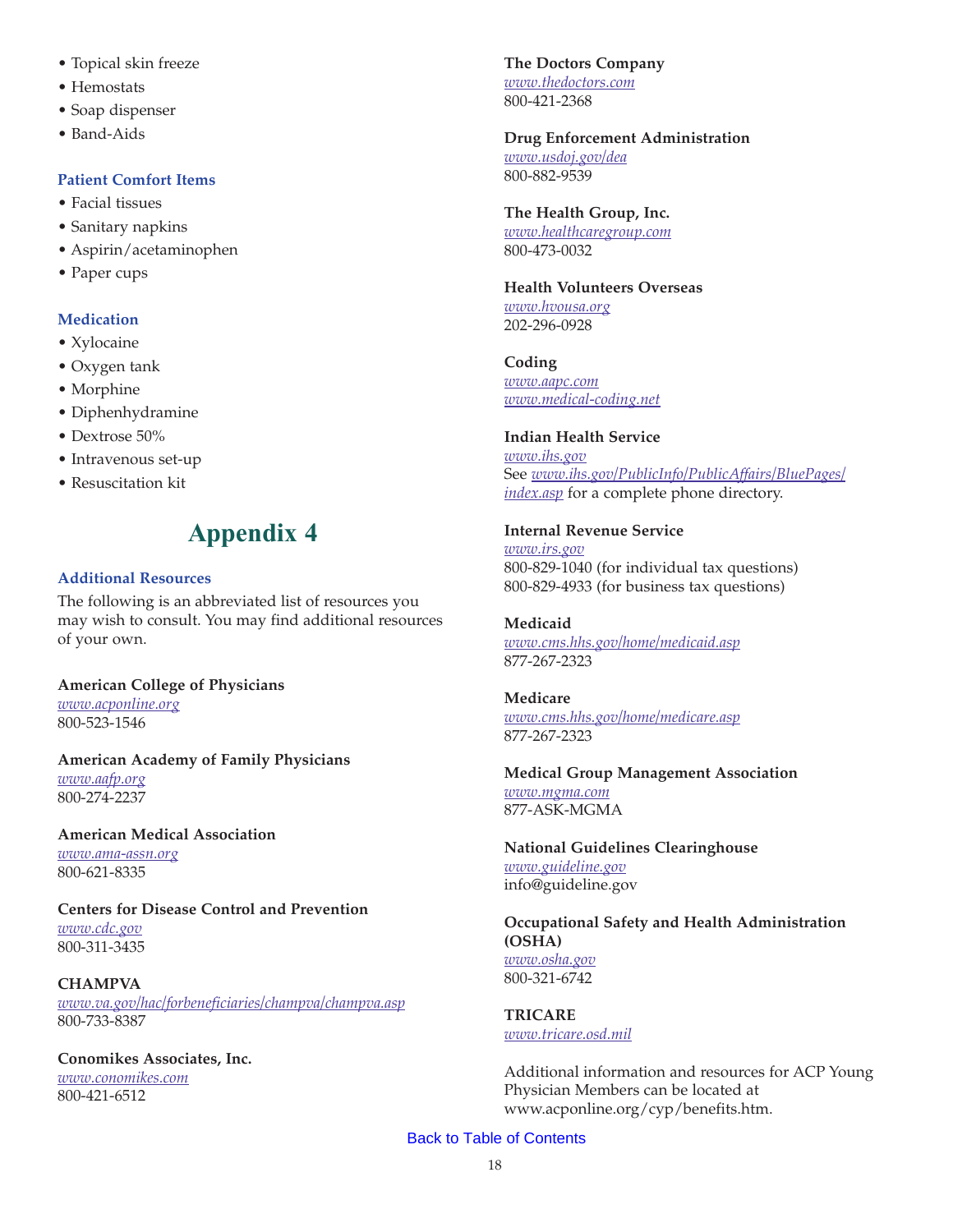# **Appendix 5**

#### <span id="page-20-0"></span>**ACP Residency-to-Practice Timeline**

## **12–16 Months Prior to Practice/Fellowship**

#### **Plan a Career Strategy**

[Planning a Career Strategy](http://www.acponline.org/residents_fellows/career_counseling/planning.htm) [Types of Private Practices](http://www.acponline.org/residents_fellows/career_counseling/types.htm) [Hospital-Sponsored Practices](http://www.acponline.org/residents_fellows/career_counseling/hosp_sponsor.htm) [Managed Care Practice and Its Variations](http://www.acponline.org/residents_fellows/career_counseling/managed_care.htm) [Locum Tenens](http://www.acponline.org/residents_fellows/career_counseling/locumtenens.htm)[Government Employment Opportunities](http://www.acponline.org/residents_fellows/career_counseling/gov_emp.htm) [Clinician-Teacher Careers](http://www.acponline.org/residents_fellows/career_counseling/alternative_career.htm)[A Look at Five Career Options in Internal](http://www.acponline.org/residents_fellows/career_counseling/career_options.htm) Medicine

#### **Collect Workforce Stats**

[Workforce Issues: Where the Jobs Are](http://www.acponline.org/residents_fellows/career_counseling/wrkforce.htm)[Practice Data on Working Hours, Patient](http://www.acponline.org/residents_fellows/career_counseling/pracdata.htm) Visits, and Income

#### **Gather Community Demographics**

[Community Demographic Analysis](http://www.acponline.org/residents_fellows/career_counseling/demog2.htm)

#### **Research Opportunities/Training Requirements**

[Information about Subspecialty Careers](http://www.acponline.org/residents_fellows/career_counseling/subspecialty_training.htm) and Certificates of Added Qualifications[Fellowship Training Requirements](http://www.acponline.org/residents_fellows/career_counseling/fs_train.htm)

#### **Begin Applications Gather Opportunities Information**

[Resources to Find the Right Job](http://www.acponline.org/residents_fellows/career_counseling/finding.htm) **Opportunity** 

#### **Begin to "Market Yourself"**

[Make Yourself More Marketable](http://www.acponline.org/residents_fellows/career_counseling/marketable.htm)

#### **Begin Studying for Certification**

[Board Review Strategies](http://www.acponline.org/residents_fellows/career_counseling/br_strat.htm) [Annotated Board Review Guide](http://www.acponline.org/residents_fellows/career_counseling/board_review.htm)Determining the Pass-Fail Standards for the Boards and Disclosing Examination Results

# **9–12 Months Prior to Practice/Fellowship**

#### **Identify Specific Practice Opportunities** [Physician Search Firms](http://www.acponline.org/residents_fellows/career_counseling/search.htm)

#### **Prepare CV and Resumé** [How to Write a Resumé, Curriculum Vitae,](http://www.acponline.org/residents_fellows/career_counseling/letrescv.htm) and Cover Letter[Sample Resumé](http://www.acponline.org/residents_fellows/career_counseling/resout.htm) [Sample Curriculum Vitae](http://www.acponline.org/residents_fellows/career_counseling/cv.htm)

#### **Request Letters of Recommendation** [Soliciting Letters of Recommendation](http://www.acponline.org/residents_fellows/career_counseling/solicit.htm)

#### **Interview**

**[Interview Tips](http://www.acponline.org/residents_fellows/career_counseling/tips.htm)** 

#### **Understand Physician Compensation Methods**

[Physician Compensation Methods](http://www.acponline.org/residents_fellows/career_counseling/physician_compensation.htm) [Understanding Capitation](http://www.acponline.org/residents_fellows/career_counseling/understandcapit.htm) [Assessing Managed Care Reimbursement](http://www.acponline.org/residents_fellows/career_counseling/reimbursement.htm) 

#### [Medicare Financing and Payments](http://www.acponline.org/residents_fellows/career_counseling/overviewfp.htm) [Medicare Claims Processing](http://www.acponline.org/residents_fellows/career_counseling/medclaimsproc.htm) [Assessing the Financial Solvency of a](http://www.acponline.org/residents_fellows/career_counseling/finmco.htm) Managed Care Organization **Adequacy**

## **6–9 Months Prior to Practice/Fellowship**

**Assess Your Compensation and Benefit Needs**[Worksheet to Help You Assess Your](http://www.acponline.org/residents_fellows/career_counseling/physician_compensation.pdf) Compensation and Benefits

# **Negotiate Your Contact**

[Assessing the Contract](http://www.acponline.org/residents_fellows/career_counseling/assessing_contract.htm) [Restrictive Covenants](http://www.acponline.org/residents_fellows/career_counseling/restrictive_covenant.htm)

#### **Begin Work on "Practice Paperwork"**

[Practice Paperwork](http://www.acponline.org/residents_fellows/career_counseling/practice_paperwork.htm) [State Educational Requirements for](http://www.acponline.org/residents_fellows/career_counseling/ed_require.htm) Medical Licensing

#### **Select Office Equipment**

[Basic Shopping List for Opening Up a](http://www.acponline.org/residents_fellows/career_counseling/basic-list.htm) Medical Practice[Medical Informatics](http://www.acponline.org/residents_fellows/career_counseling/med_inform.htm)

## **Decide on Office Size and Staff**

[Deciding on Office Staff Size](http://www.acponline.org/residents_fellows/career_counseling/staff.htm)

#### **Begin Looking for a New Home**

[Buying a Home](http://www.acponline.org/residents_fellows/career_counseling/home_buying.htm) [Debt Management](http://www.acponline.org/residents_fellows/career_counseling/debt-mgmnt.htm)

## ≤ **3 Months Prior to Practice/Fellowship**

#### **Finalize Your Contract**

#### [A Last Look at the Contract](http://www.acponline.org/residents_fellows/career_counseling/last-look.htm)

**Arrange for Malpractice Coverage** [Malpractice Insurance](http://www.acponline.org/residents_fellows/career_counseling/malpractice_insurance.htm)

## **Arrange for Other Insurance Needs** [Life Insurance](http://www.acponline.org/residents_fellows/career_counseling/lifeins.htm)

**Arrange for Retirement Planning** [Retirement Planning](http://www.acponline.org/residents_fellows/career_counseling/retire_planning.htm)

**Begin Advertising • Arrange for Movers** [Moving](http://www.acponline.org/residents_fellows/career_counseling/moving-doc.htm)

**Complete"Practice Paperwork"**